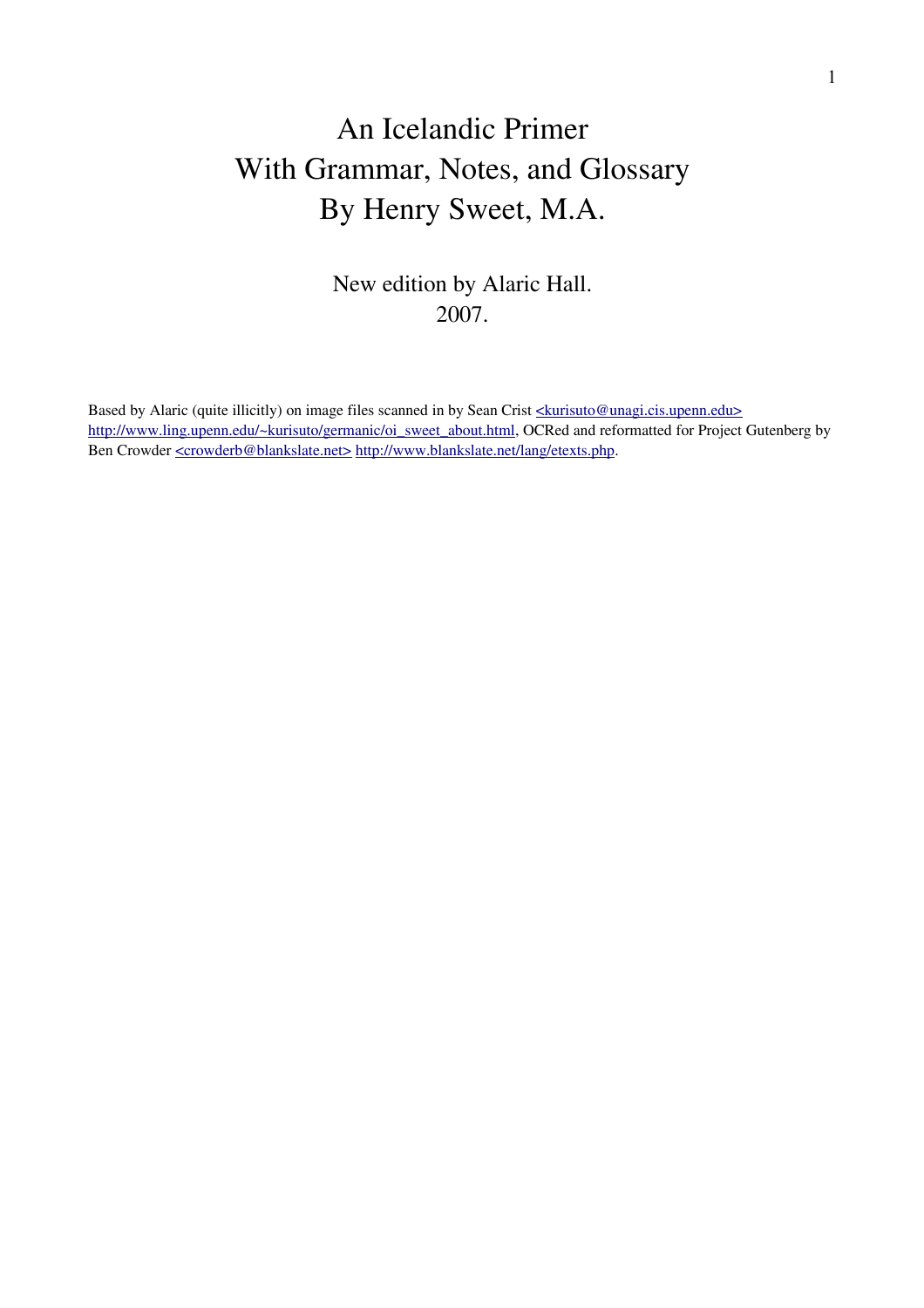#### **Preface to Alaric's edition (2007)**

This grammar is basically Sweet's, but with some tweaking to make his presentation a bit less idiosyncratic (specifically, Alaric has used *´* for *¯*, and *e* for *ę*, renumbered the verb classes, and reordered the substantive paradigms as NAGD rather than NADG). The best English grammar of Old Icelandic today is Michael Barnes, *A New Introduction to Old Norse: Part I, Grammar*, 2<sup>nd</sup> edn (London: Viking Society for Northern Research, 2004), but it contains a lot more detail than many starting students need.

## **There are almost certainly some mistakes and inconsistencies in this version—please let Alaric know if you spot any.**

#### **Preface to Sweet's edition (1886)**

The want of a short and easy introduction to the study of Icelandic has been felt for a long time—in fact, from the very beginning of that study in England. The *Icelandic Reader*, edited by Messrs. Vigfusson and Powell, in the Clarendon Press Series, is a most valuable book, which ought to be in the hands of every student; but it still leaves room for an elementary primer. As the engagements of the editors of the Reader would have made it impossible for them to undertake such a work for some years to come, they raised no objections to my proposal to undertake it myself. Meanwhile, I found the task was a more formidable one than I had anticipated, and accordingly, before definitely committing myself to it, I made one final attempt to induce Messrs. Vigfusson and Powell to take it off my hands; but they very kindly encouraged me to proceed with it; and as I myself thought that an Icelandic primer, on the lines of my Anglo-Saxon one, might perhaps be the means of inducing some students of Old English to take up Icelandic as well, I determined to go on.

In the spelling I have not thought it necessary to adhere strictly to that adopted in the Reader, for the editors have themselves deviated from it in their *Corpus Poeticum Boreale*, in the way of separating *ǫ* from *ö*, etc. My own principle has been to deviate as little as possible from the traditional spelling followed in normalized texts. There is, indeed, no practical gain for the beginner in writing *tíme* for *tími*, discarding *ð*, etc., although these changes certainly bring us nearer the oldest MSS., and cannot be dispensed with in scientific works. The essential thing for the beginner is to have *regular* forms presented to him, to the exclusion, as far as possible, of isolated archaisms, and to have the defective distinctions of the MSS. supplemented by diacritics. I have not hesitated to substitute (¯) for ( $\hat{ }$ ) as the mark of length; the latter ought in my opinion to be used exclusively—in Icelandic as well as in Old English and Old Irish—to represent the actual accents of the MSS.

In the grammar I have to acknowledge my great obligations to Noreen's *Altisländische Grammatik*, which is by far the best Icelandic grammar that has yet appeared—at least from that narrow point of view which ignores syntax, and concentrates itself on phonology and inflections.

The texts are intended to be as easy, interesting, and representative as possible. With such a language, and such a master of it as Snorri to choose from, this combination is not difficult to realise. The beginner is indeed to be envied who makes his first acquaintance with the splendid mythological tales of the North, told in an absolutely perfect style. As the death of Olaf Tryggvason is given in the Reader only from the longer recension of the Heimskringla, I have been able to give the shorter text, which is admirably suited for the purposes of this book. The story of Auðun is not only a beautiful one in itself, but, together with the preceding piece, gives a vivid idea of the Norse ideal of the kingly character, which was the foundation of their whole political system. As the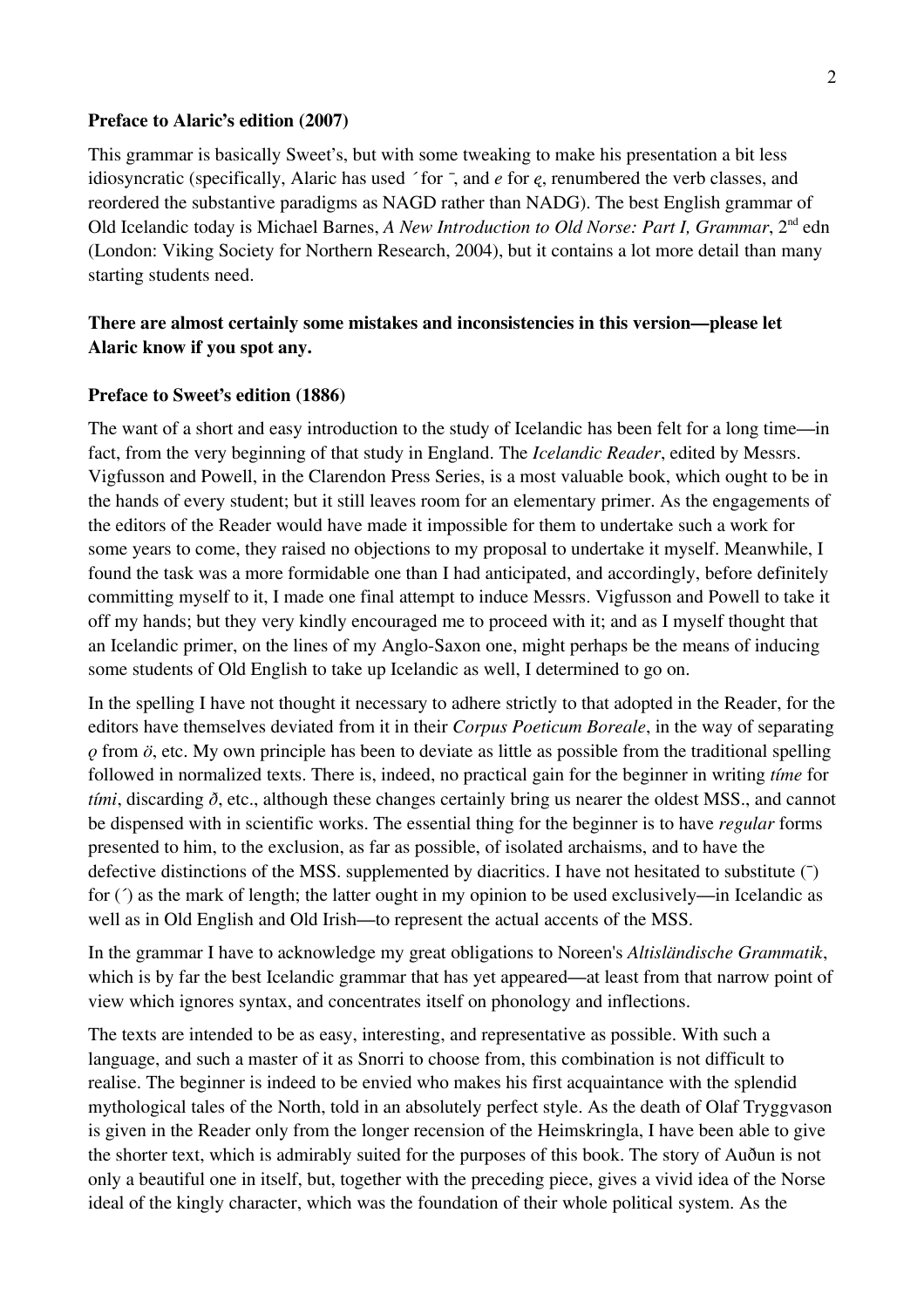Reader does not include poetry (except incidentally), I have added one of the finest of the Eddaic poems, which is at the same time freest from obscurity and corruption—the song of Thor's quest of his hammer.

In the glossary I have ventured to deviate from the very inconvenient Scandinavian arrangement, which puts  $\dot{p}$ ,  $\alpha$ ,  $\alpha$ , right at the end of the alphabet.

I have to acknowledge the great help I have had in preparing the texts and the glossary from Wimmer's *Oldnordisk Læsebog*, which I consider to be, on the whole, the best reading-book that exists in any language. So excellent is Wimmer's selection of texts, that it was impossible for me to do otherwise than follow him in nearly every case.

In conclusion, it is almost superfluous to say that this book makes no pretension to originality of any kind. If it contributes towards restoring to Englishmen that precious heritage—the old language and literature of Iceland—which our miserably narrow scheme of education has hitherto defrauded them of, it will have fulfilled its purpose.

HENRY SWEET London, February, 1886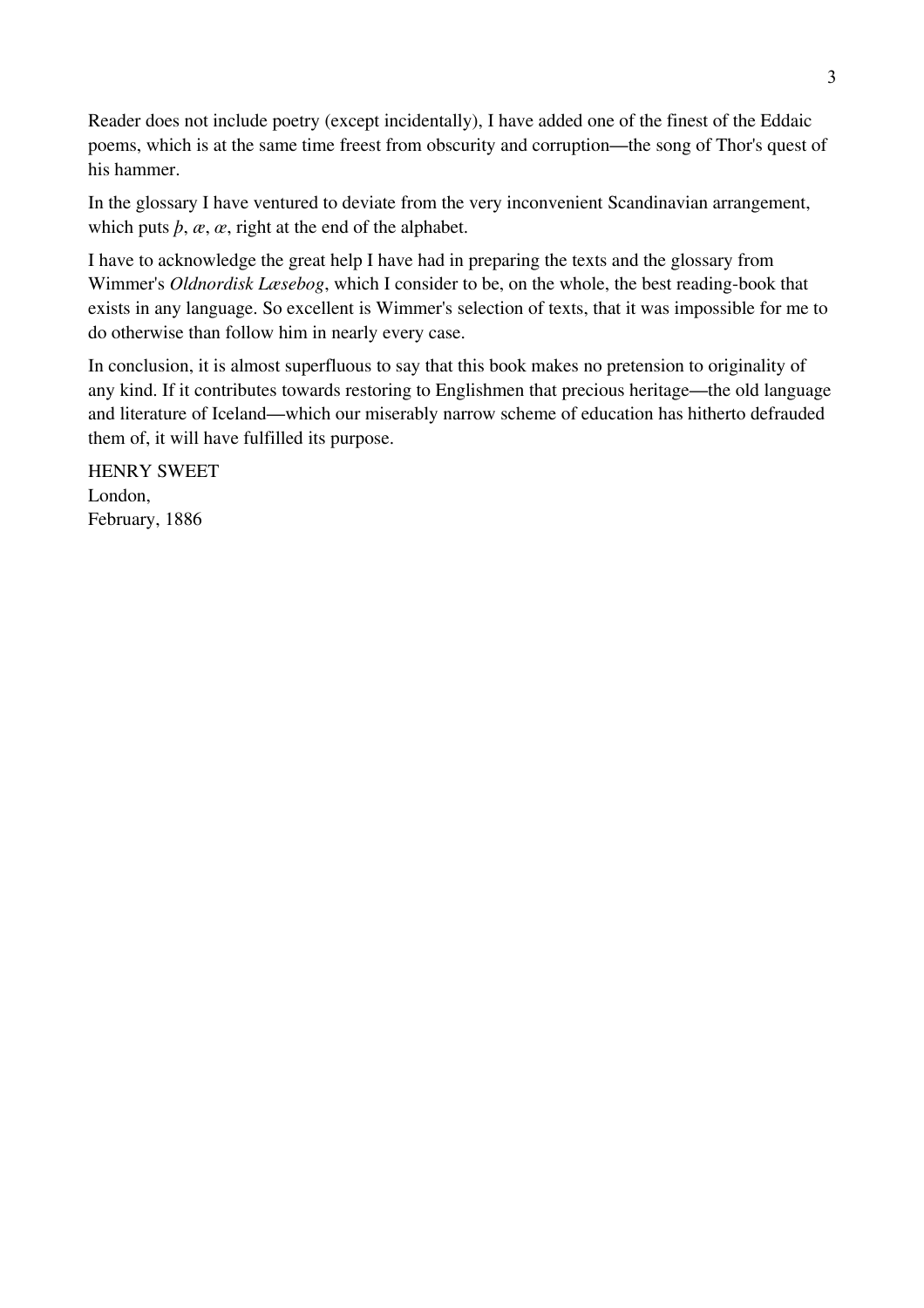### **Grammar**

1. This book deals with Old Icelandic in its classical period, between 1200 and 1350.

### **Pronunciation and sound-changes**

2-21: Rather than Sweet's guide, check out [http://www.youtube.com/watch?v=K7koz\\_onBrY.](http://www.youtube.com/watch?v=K7koz_onBrY) This gives you modern Icelandic pronunciation, which is what pretty much everyone in the Englishspeaking world uses when pronouncing Old Icelandic. The pronunciation of the vowels has actually changed quite a lot since the Old Icelandic period, which is relevant to how poetic metre works; but on the other hand, there have been very few phonemic shifts over the years, and learning Old Icelandic with the pronunciation of a living language makes it easier to gain a sense of fluency. The Old Icelandic letter *œ* is pronounced the same as *æ* (i.e. like the *i* in *fight*) and the Old Icelandic letters *ø* and *ǫ* are pronounced the same as the modern Icelandic letter *ö* (i.e. more or less like the *ur* in *hurt* in the English found in most parts of England). For further pronunciation fun, try [http://www.youtube.com/watch?v=hNM1yGaZ468.](http://www.youtube.com/watch?v=hNM1yGaZ468)

#### **Mutation**

22. The following changes are **i**-mutations (caused by an older *i* or *j* following, which has generally been dropped): $<sup>1</sup>$  $<sup>1</sup>$  $<sup>1</sup>$ </sup>

- **a** (**ǫ**) ... **e** :— *mann* (man *acc.*), *menn* (men); *hǫnd* (hand), *hendr* (hands).
- **á** ... **æ** :— *mál* (speech), *mæla* (speak).
- **e** (**ja**, **jǫ**) ... **i** :— *verðr* (worth), *virða* (estimate).
- **u** (**o**) ... **y** :— *fullr* (full), *fylla* (to fill); *lopt* (air), *lypta* (lift).
- **ú** ... **ý** :— *brún* (eyebrow), pl. *brýnn*.
- **o** ... **ö** :— *koma* (to come), *kömr* (comes).
- **ó** ... **œ** :— *fór* (went), *fœra* (bring).
- **au** ... **ey** :— *lauss* (loose), *leysa* (loosen).
- **jú** (**jó**) ... **ý** :— *sjúkr* (sick), *sýki* (sickness); *ljósta* (strike), *lýstr* (strikes).

23. The change of *a* into *e* is sometimes the result of a following *k*, *g*, or *ng*, as in *degi* dat. sg. of *dagr* (day), *tekinn* (taken), *genginn* (gone), inf. *taka*, *ganga*. *i* appears instead of *e*, and *u* instead of *o* before a nasal followed by another cons.: cp. *binda* (to bind), *bundinn* (bound) with *bresta* (burst) ptc. prt. *brostinn*.

24. There is also a **u**-mutation, caused by a following *u*, which has often been dropped:

**a** ... **ǫ** :— *dagr* (day) dat. pl. *dǫgum*; *land* (land) pl. *lǫnd*.

<span id="page-3-0"></span><sup>1</sup> Many of the i's which appear in derivative and inflectional syllables are late weakenings of a and other vowels, as in bani (death) = Old English bana; these do not cause mutation.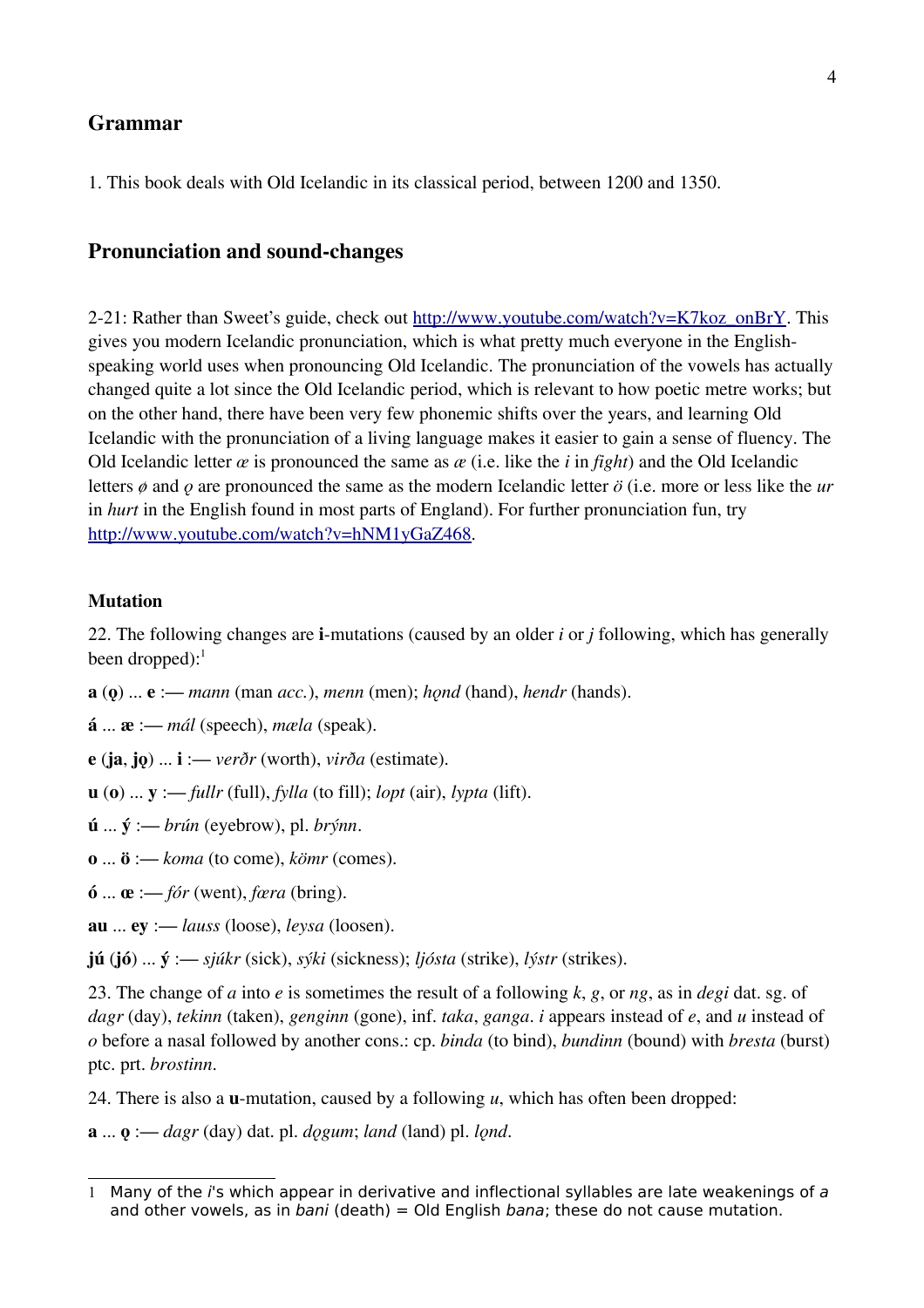25. Unaccented *ǫ* becomes *u*, as in *sumur* pl. of *sumar* (summer), *kǫlluðu* (they called), infin. *kalla*.

# **Fracture**

26. The only vowel that is affected by fracture is *e*: when followed by original *a* it becomes *ja*, when followed by original *u* it becomes *jo*, as in *jarðar* gen. of *jorð* (earth).<sup>[2](#page-4-0)</sup> When followed by original *i*, the *e* is, of course, mutated to *i*, as in *skildir* plur. nom. of *skjoldr* (shield), gen. *skjaldar*.

# **Gradation**

27. By gradation the vowels are related as follows:—

**a** ... **ó** :— *fara* (go) pret. *fór*, whence by mut. *fœra* (bring).

**e** (i, ja) ... **a** ... **u** (o) :— *bresta* (burst), prt. *brast*, prt. pl. *brustu*, ptc. prt. *brostinn*; *finna* (find), *fundinn* (found *ptc.*), *fundr* (meeting).

**e** ... **a** ... **á** ... **o** :— *stela* (steal), prt. *stal*, prt. pl. *stálu*, ptc. prt. *stolinn*.

**e** ... **a** ... **á** ... **e** :— *gefa* (give), *gaf* (he gave), *gáfu* (they gave), *gefinn* (given), *gjǫf* (gift), *u*-fracture of *gef-*, *gæfa* (luck) mut. of *gáf-*.

**í** ... **ei** ... **i** :— *skína* (shine), *skein* (he shone), *skinu* (they shone). *sól-skin* (sunshine).

**jú** (jó) ... **au** ... **u** ... **o** :— *ljúga* (tell a lie), prt. *laug*, prt. pl. *lugu*, ptc. prt. *loginn*. *lygi* (lie *sbst.*) mut. of *lug-*. *skjóta* (shoot), *skjótr* (swift), *skotinn* (shot *ptc.*), *skot* (shot *subst.*).

# **Other changes**

28. All final vowels are long in accented syllables: *þá* (then), *nú* (now).

29. Inflectional and derivative vowels are often dropt after long accented vowels: cp. *ganga* (to go) with *fá* (to get), the dat. plurals *knjám* (knees) with *húsum* (houses).

30. Vowels are often lengthened before *l* + cons.: *hálfr* (half *adj.*), *fólk* (people); cp. *fólginn* (hidden) with *brostinn* (burst *ptc.*).

# **Consonants**

31. *v* is dropped before *o* and *u*: *vaxa* (to grow), prt. *óx*, *vinna* (to win), *unninn* (won *ptc.*), *svelta* (to starve), *soltinn* (starved, hungry).

Final *r* is often assimilated to a preceding cons.

32. *\*-lr*, *\*-nr*, *\*-sr* always become *-ll*, *-nn*, *-ss* after a long vowel or diphthong, as in *stóll* (chair *nom.*), acc. *stól*, *steinn* (stone *nom.*), acc. *stein*, *víss* (wise *masc. nom. sg.*), *vís* fem. nom. sg., and in unacc. syllables, as in the masc. sg. nominatives *mikill* (great), fem. *mikil*, *borinn* (carried), fem. *borin*, *ýmiss* (various) fem. *ýmis*.

33. Words in which *l*, *n*, *r*, *s* are preceded by a cons. drop the *r* entirely, as in the masc. nominatives *jarl* (earl), *hrafn* (raven), *vitr* (wise), *þurs* (giant), *lax* (salmon).

<span id="page-4-0"></span><sup>2</sup> Cp. German Erde.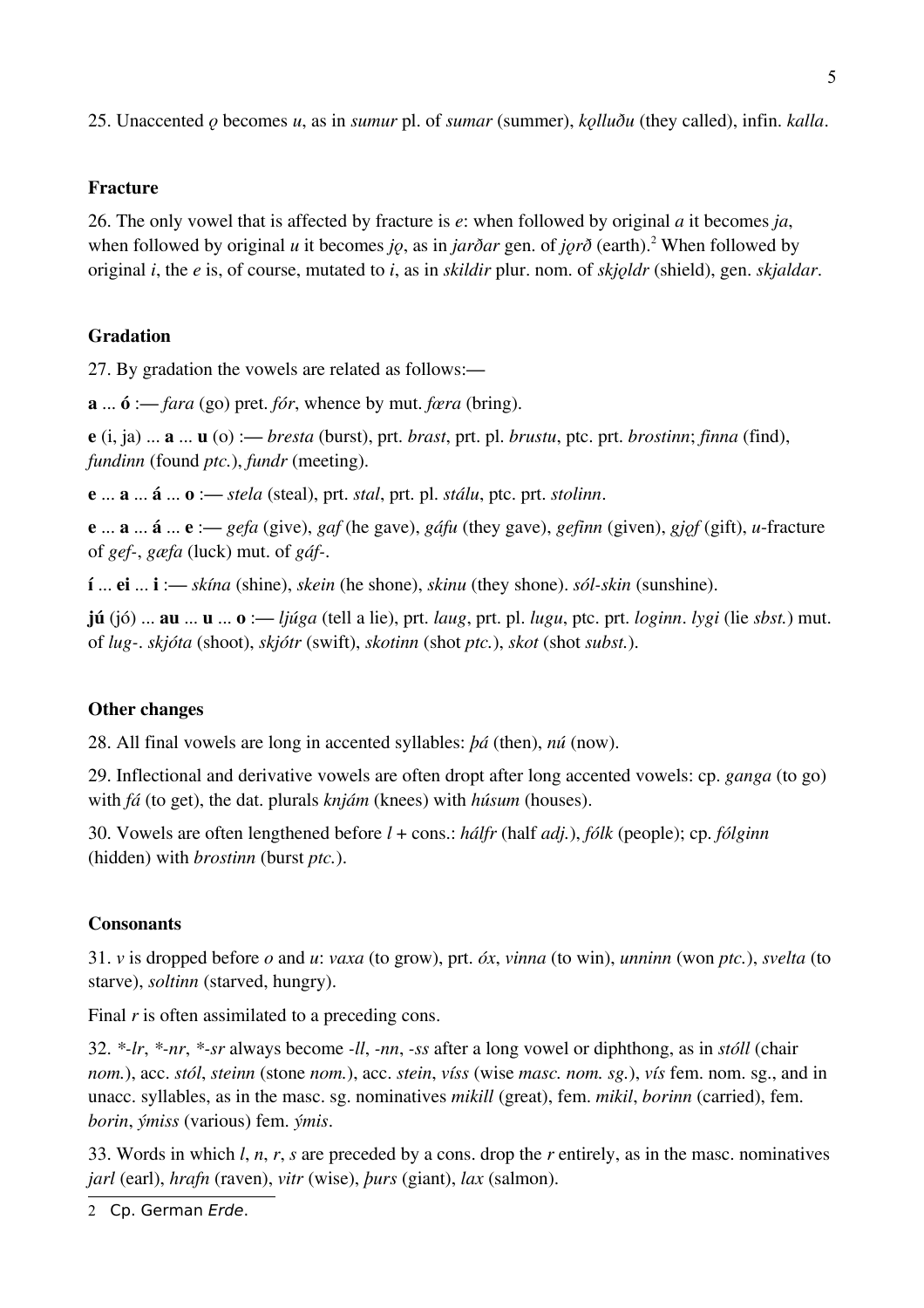34. If *l* and *n* are preceded by a short accented vowel, the *r* is generally kept, as in *stelr* (steals), *vinr*, (friend), *sr* becoming *ss*, as elsewhere.

35. *r* is kept after *ll*, and generally after *nn*, as in the masc. nom. *allr* (all), and in *brennr* (burns).

36. *z* often stands for *ðs* as well as *ts*, as in *þér þykkizk* (ye seem) = *\*þykkið-sk*, *Vest-firzkr* (belonging to the West Firths) = *-\*firðskr* (*fǫrðr*, firth).

37. Inflectional *t* is generally doubled after a long accented vowel: *fár* (few) neut. *fátt* (cp. *allr* 'all,' neut. *allt*), *sá* (I saw), *sátt* 'thou sawest.'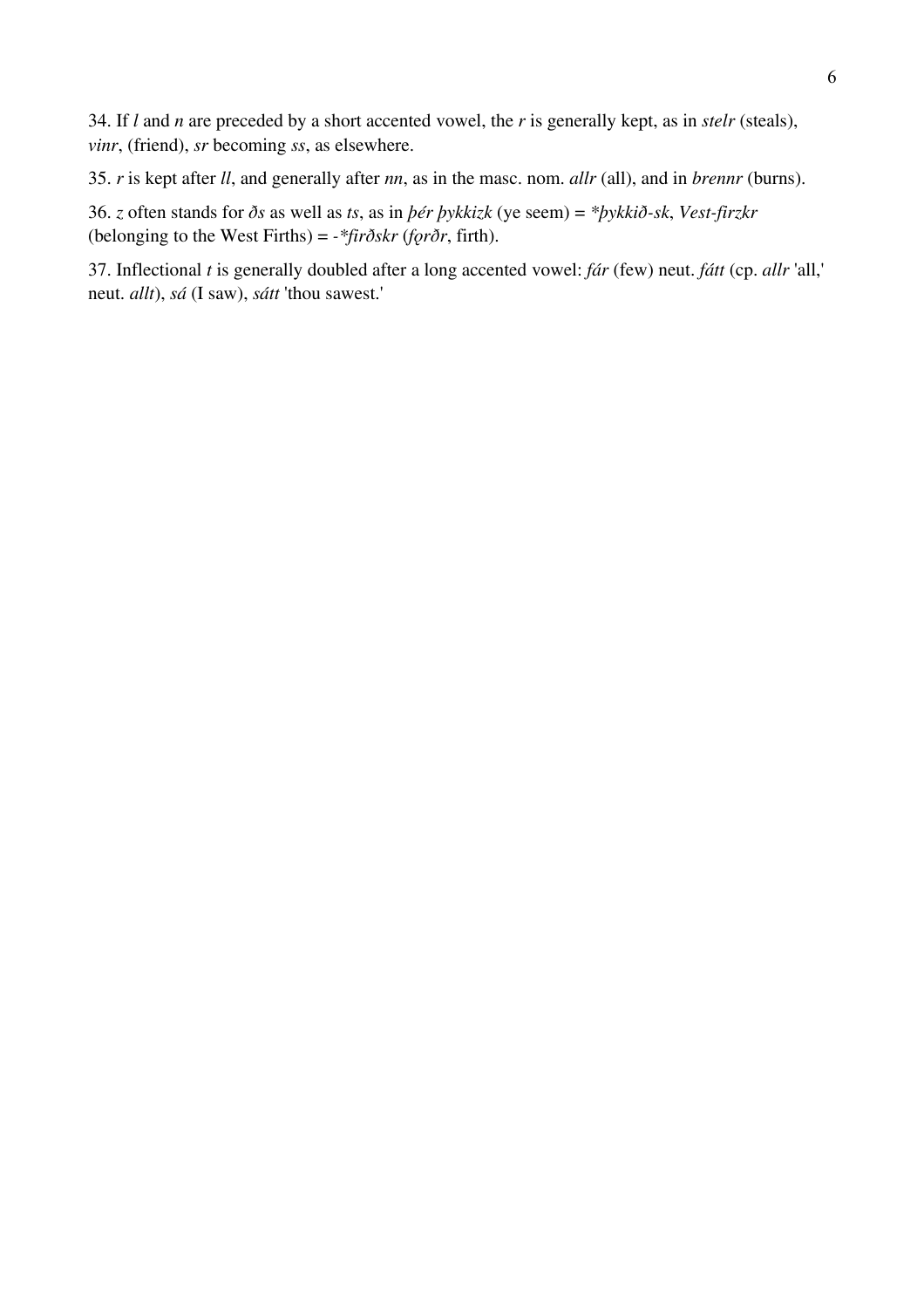### **Inflections: nouns**

38. **Gender.** There are three genders in Icelandic—masculine, feminine, and neuter. The gender is partly natural, partly grammatical, generally agreeing with the gender in Old English. Compound words follow the gender of their last element.

39. **Strong and Weak.** All weak nouns end in a vowel in the nom. sg. and in most of the other cases as well. Most strong nouns end in a cons. in the nom. sg.

40. **Cases.** There are four cases—nominative, accusative, dative, genitive. All nouns (except a few contractions) have the gen. pl. in *-a* (*fiska*, of fishes), and the dat. pl. in *-um* (*fiskum*). All strong masculines (*fiskr*) and some strong feminines (*brúðr*, bride) take *r* [3](#page-6-0) in the nom. sg. Most strong feminines show the bare root in the nom. sg. with *u*-mutation, if possible (*ást*, favour, *for*, journey). The nom. pl. of all strong masc. and fem. nouns ends in *r* (*fiskar*, *ástir*). The acc. pl. of fem. nouns is the same as the nom. pl. (*ástir*). The acc. pl. of masc. strong nouns always ends in a vowel (*fiska*). The plur. nom. and acc. of neuters is the same as the sing. nom. and acc., except that in the plur. nom. and acc. they take *u*-mutation, if possible *(hús, houses, lond, lands)*.

41. The declensions are most conveniently distinguished by the acc. plur.

#### **Strong Masculines**

(1) **a**-plurals

|           | Singular Plural                            |         |
|-----------|--------------------------------------------|---------|
|           | <i>Nom.</i> fisk-r ( <i>fish</i> ) fisk-ar |         |
| Acc. fisk |                                            | fisk-a  |
|           | Gen. fisk-s                                | fisk-a  |
|           | Dat. fisk-i                                | fisk-um |

42. So also *heimr* (home, world); *konungr* (king); *Þórr* (Thor), acc. *Þór*, gen. *Þórs*; *steinn* (stone), acc. *stein*, gen. *steins*, pl. nom. *steinar*; *hrafn* (raven), acc. *hrafn*, pl. nom. *hrafnar*; *þurs* (giant), acc. gen. *þurs*, pl. nom. *þursar*.

43. Dissyllables in *-r*, *-l*, *-n* generally throw out the preceding vowel before a vowel-inflection: *hamarr* (hammer), dat. *hamri*; *jotunn* (giant), pl. nom. *jotnar. ketill* (kettle) and *lykill* (key) show unmutated vowels in the contracted forms, as in the acc. plur. *katla*, *lukla*.

44. Some nouns of this decl. take *-ar* in the gen. sing., especially proper names, such as *Hákon*, gen. *Hákonar*.

45. Some nouns add *v* before vowels: *sær* (sea), gen. *sævar*.

46. The dat. sometimes drops the *i*: *sæ* (sea), *Þór*. *dagr* (day) mutates its vowel in the dat. *degi*.

47. Nouns in *-ir* keep the *i* in the sing., and drop it in the plur.:

**Singular Plural** *Nom.* helli-r (*cave*) hell-ar

<span id="page-6-0"></span><sup>3</sup> Subject, of course, to the assimilations described above.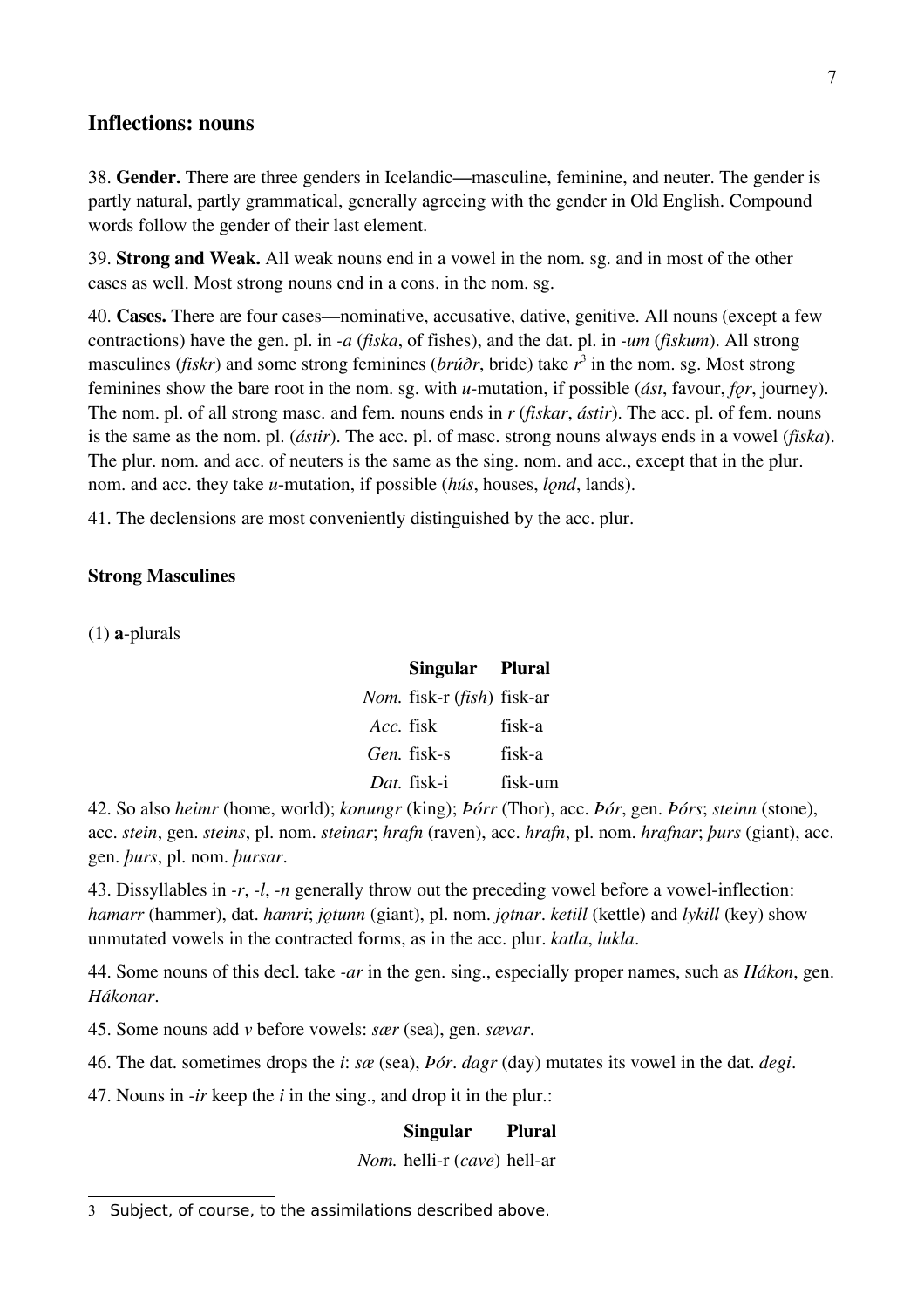| Acc. helli          | hell-a  |
|---------------------|---------|
| <i>Gen.</i> helli-s | hell-a  |
| Dat. helli          | hell-um |
|                     |         |

48. So also a number of proper names, such as *Skrýmir*, *Þórir*.

(2) **i**-plurals

|           | <b>Singular</b>                             | <b>Plural</b> |
|-----------|---------------------------------------------|---------------|
|           | <i>Nom.</i> stað-r ( <i>place</i> ) stað-ir |               |
| Acc. stað |                                             | stað-i        |
|           | <i>Gen.</i> stað-ar                         | stað-a        |
| Dat. stað |                                             | stoð-um       |

49. So also *gripr* (precious thing), *salr* (hall).

50. *gestr* (guest) takes *-i* in the dat. sg., and *-s* in the gen. sg.

51. Those ending in *g* or *k* (together with some others) insert *j* before *a* and *u*: *bekkr* (bench), *bekk*, *bekk*, *bekkjar*; *bekkir*, *bekki*, *bekkjum*, *bekkja*. So also *mergr* (marrow), *strengr* (string).

(3) **u**-plurals

| <b>Singular</b>                                 | Plural    |
|-------------------------------------------------|-----------|
| <i>Nom.</i> skjold-r ( <i>shield</i> ) skild-ir |           |
| Acc. skjold                                     | skjold-u  |
| Gen. skjald-ar                                  | skjald-a  |
| Dat. skild-i                                    | skjold-um |

52. So also *vǫndr* (twig), *vǫllr* (plain), *viðr* (wood). *áss* (god) has plur. nom. *æsir*, acc. *ásu*. *sonr* (son) has dat. sg. *syni*, plur. nom. *synir*. It regularly drops its *r* of the nom. in such compounds as *Tryggva-son* (son of Tryggvi).

(4) **r**-plurals

### **Singular Plural** *Nom.* fót-r (*foot*) fœt-r *Acc*.

| <i>Acc.</i> tót | tæt-r  |
|-----------------|--------|
| Gen. fót-ar     | fót-a  |
| Dat. fœt-i      | fót-um |

53. So also *fingr* (finger), gen. *fingrar*, pl. *fingr*; *vetr* (winter), pl. *vetr*. *maðr* (man) is irregular: *maðr*, *mann*, *manni*, *manns*; *menn*, *menn*, *mǫnnum*, *manna*.

| <b>Singular</b>                          | <b>Plural</b> |
|------------------------------------------|---------------|
| <i>Nom.</i> faðir ( <i>father</i> ) feðr |               |
| Acc. foður                               | feðr          |
| Gen. foður                               | feðra         |
| Dat. foður                               | feðrum        |

54. So also *bróðir* (brother), pl. *brœðr*.

55. Pres. participles used as nouns follow this decl. in the pl., following the weak class in the sg.: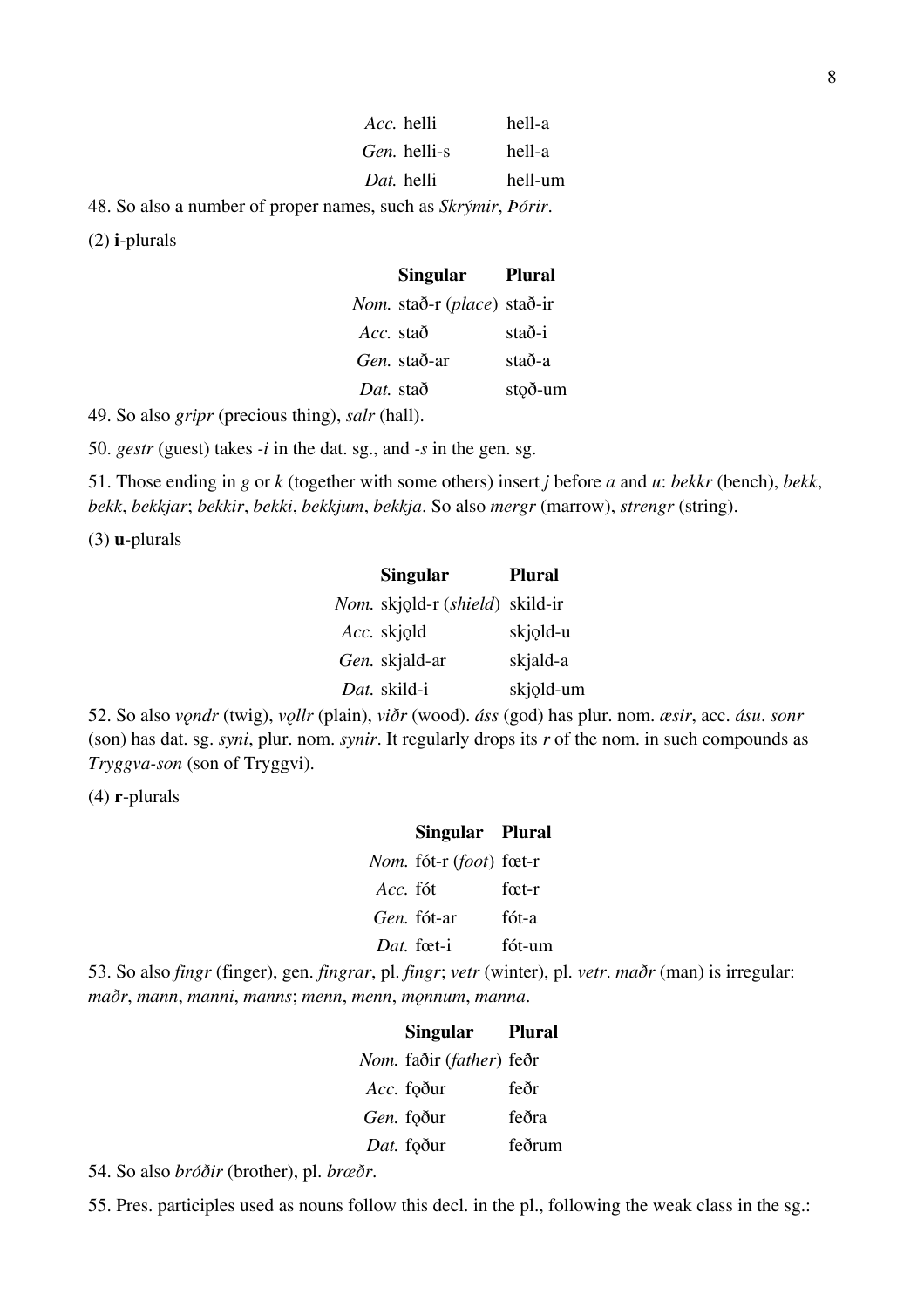| <b>Singular</b>                  | Plural |
|----------------------------------|--------|
| <i>Nom.</i> bóndi (yeoman) bœndr |        |
| <i>Acc.</i> bónda                | bændr  |
| Gen, bónda                       | bónda  |
| Dat. bónda                       | bóndum |
|                                  |        |

56. So also *frœndi* (kinsman), pl. *frœndr*.

#### **Strong Neuters**

### **Singular Plural**

*Nom.* skip (*ship*) skip *Acc.* skip skip *Gen.* skip-s skip-a *Dat.* skip-i skip-um

57. So also *orð* (word), *land* (land) pl. *lǫnd*, *sumar* (summer) pl. *sumur* (§ 25).

58. *men* (necklace), *kyn* (race), *grey* (dog) insert *j* before *a* and *u*: *greyjum*. *hǫgg* (stroke) inserts *v* before a vowel: *hǫggvi*. *kné* (knee), *kné*, *kné*, *knés*; *kné*, *kné*, *kjám*, *knjá*. So also *tré* (tree).

59. *fé* (money) is contracted: gen. *fjár*, dat. *fé*.

| <b>Singular</b>                         | Plural |
|-----------------------------------------|--------|
| <i>Nom.</i> kvæði ( <i>poem</i> ) kvæði |        |
| <i>Acc.</i> kvæði                       | kvæði  |
| Gen kvæði-s                             | kvæða  |
| Dat. kvæði                              | kvæðum |

60. So also *klæði* (cloth). Those in *k* insert *j* before *a* and *u*: *merki* (mark), *merkjum*, *merkja*. So also *ríki* (sovereignty).

### **Strong Feminines**

(1) **ar**-plurals

#### **Singular Plural**

|           | Nom. gjof (gift) gjaf-ar |         |
|-----------|--------------------------|---------|
| Acc. gjqf |                          | gjaf-ar |
|           | Gen. gjaf-ar             | gjaf-a  |
|           | Dat. gjqf                | gjof-um |

61. So also *mǫn* (mane), *gjǫrð* (girdle), *ár* (oar).

62. *á* (river) contracts: *á*, *á*, *á*, *ár*; *ár*, *ár*, *ám*, *á*.

63. Many take *-u* in the dat. sg.: *kerling* (old woman), *kerling*, *kerlingu*, *kerlingar*; *kerlingar*, *kerlingar*, *kerlingum*, *kerlinga*. So also *laug* (bath).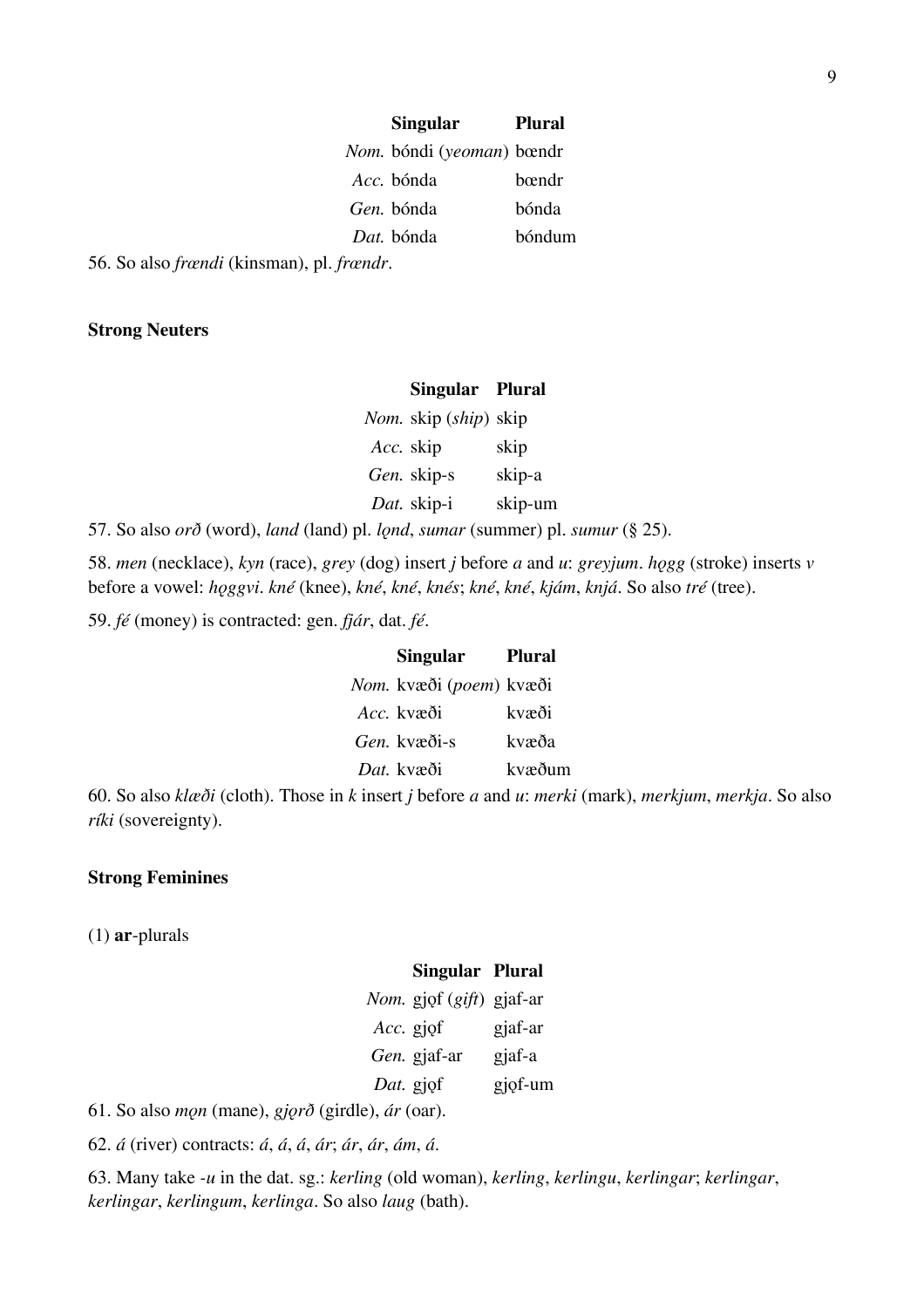64. Those with a mutated root-vowel (or *i*) insert *j* in inflection: *ey* (island), *ey*, *eyju*, *eyjar*; *eyjar*, *eyjar*, *eyjum*, *eyja*. So also *Frigg*, *Hel*. *mær* (maid), *mey*, *meyju*, *meyjar*; *meyjar*, *meyjar*, *meyjum*, *meyja*.

65.

| <b>Singular</b>                    | Plural  |
|------------------------------------|---------|
| <i>Nom.</i> heið-r (heath) heið-ar |         |
| <i>Acc.</i> heið-i                 | heið-ar |
| <i>Gen.</i> heið-ar                | heið-a  |
| Dat. heið-i                        | heið-um |
|                                    |         |

(2) **ir**-plurals

### **Singular Plural**

| <i>Nom.</i> tíð   | tíð-ir |
|-------------------|--------|
| <i>Acc.</i> tíð   | tíð-ir |
| <i>Gen</i> tíð-ar | tíð-a  |
| Dat. tíð          | tíð-um |

66. So also *sorg* (sorrow), *skipun* (arrangement), *hǫfn* (harbour) pl. *hafnir*, and the majority of strong feminines.

67. Many have *-u* in the dat. sg.: *sól* (sun), *sól*, *sólu*, *sólar*; *sólir*, *sólir*, *sólum*, *sóla*. So also *jǫrð* (earth), *stund* (period of time).

68. One noun has *r* in the nom. sg., following *heiðr* in the sg.: *brúðr* (bride), *brúði*, *brúði*, *brúðar*; *brúðir*, *brúðir*, *brúðum*, *brúða*.

(3) **r**-plurals

|          | Singular Plural                       |        |
|----------|---------------------------------------|--------|
|          | <i>Nom.</i> bók ( <i>book</i> ) bœk-r |        |
| Acc. bók |                                       | hæk-r  |
|          | <i>Gen</i> , bók-ar                   | bók-a  |
| Dat. bók |                                       | bók-um |

69. So also *nátt* (night) pl. *nætr*, *bót* (compensation) pl. *bœtr*, *tǫnn* (tooth) gen. *tannar* pl. *tennr*.

70. *hǫnd* (hand) pl. *hendr* has dat. sg. *hendi*.

71. *kýr* (cow) has acc. *kú*, pl. *kýr*.

72. *brún* (eyebrow) assimilates the *r* of the pl.: *brýnn*.

| <b>Singular</b>                          | <b>Plural</b> |
|------------------------------------------|---------------|
| <i>Nom.</i> móðir ( <i>mother</i> ) mœðr |               |
| <i>Acc.</i> móður                        | mœðr          |
| <i>Gen</i> , móður                       | mœðra         |
| Dat. móður                               | mæðrum        |
|                                          |               |

73. So also *dóttir* (daughter) pl. *dœtr*; *systir* (sister) pl. *systr*.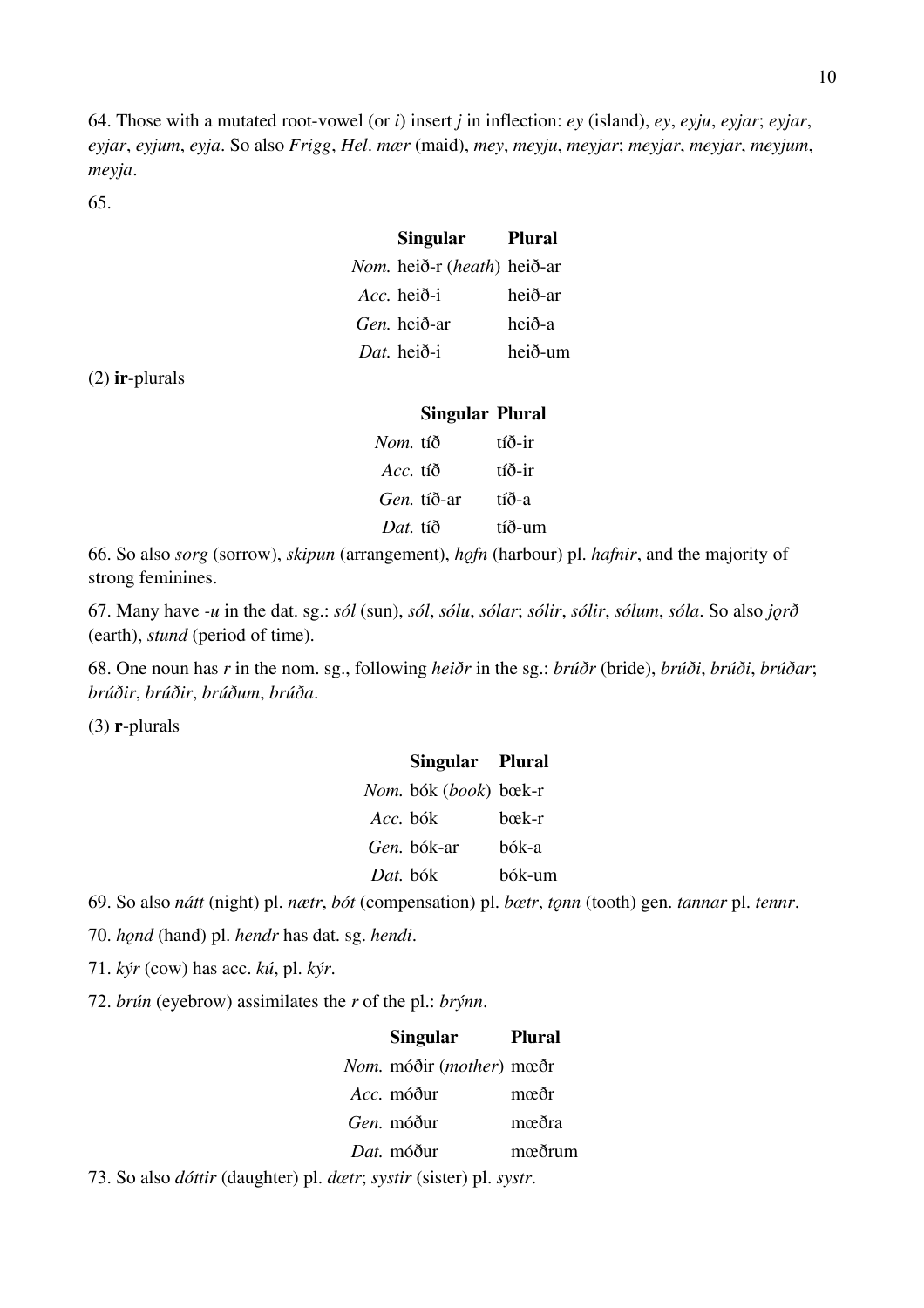### **Weak Masculines**

# **Singular Plural** *Nom.* bog-i (*bow*) bog-ar *Acc.* bog-a bog-a *Gen.* bog-a bog-a

*Dat.* bog-a bog-um

74. So also *máni* (moon), *félagi* (companion).

75. *hǫfðingi* (chief) and some others insert *j* in inflection: *hǫfðingja*, *hǫfðingjar*, *hǫfðingjum*.

76. *lé* (scythe) is contracted; its gen. sg. is *ljá*.

77. *oxi* (ox) has pl. *öxn*.

78. *herra* (lord) is indeclinable in the sg.

### **Weak Neuters**

| <b>Singular</b>                              | <b>Plural</b> |
|----------------------------------------------|---------------|
| <i>Nom.</i> hjart-a ( <i>heart</i> ) hjort-u |               |
| Acc. hjart-a                                 | hjort-u       |
| Gen. hjart-a                                 | hjart-na      |
| Dat. hjart-a                                 | hjort-um      |

79. So also *auga* (eye).

### **Weak Feminines**

| <b>Singular</b>                              | <b>Plural</b> |
|----------------------------------------------|---------------|
| <i>Nom.</i> tung-a ( <i>tongue</i> ) tung-ur |               |
| Acc. tung-u                                  | tung-ur       |
| <i>Gen.</i> tung-u                           | tung-na       |
| Dat. tung-u                                  | tung-um       |

80. So also *stjarna* (star) pl. *stjǫrnur*, *kirkja* (church), gen. plurals *stjarna*, *kirkna*.

*Sg. Nom.* elli (*old age*) *Acc.* elli

11

*Gen.* elli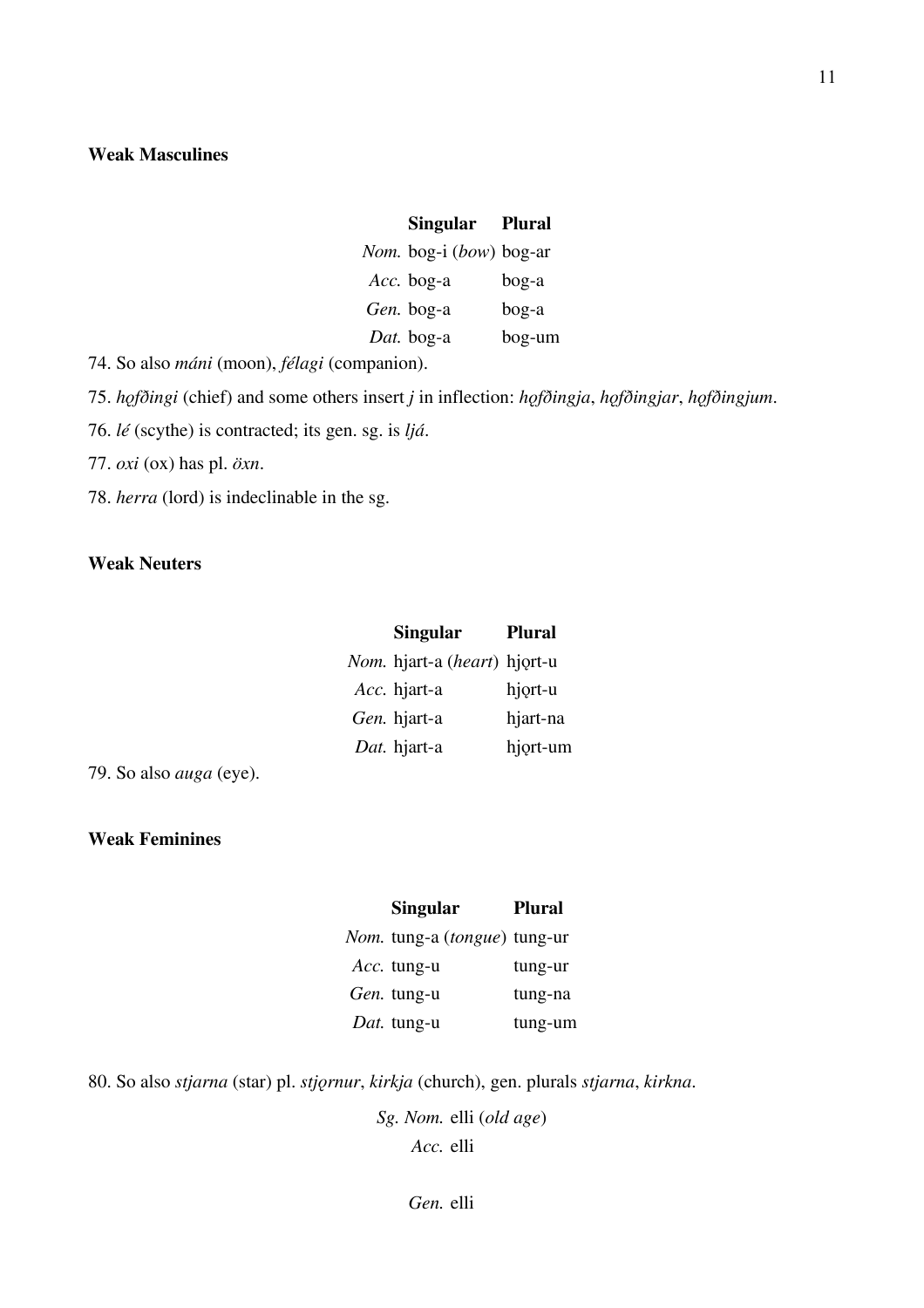#### *Dat.* elli

- 81. So also *gleði* (joy) and many abstract nouns.
- 82. *lygi* (falsehood) has pl. *lygar*; so also *gǫ̈rsimi* (precious thing).

# **Inflexions: adjectives**

83. Adjectives have three genders, and the same cases as nouns, though with partly different endings, together with strong and weak forms.

### **Strong Adjectives**

|                        | Masc.                                        | Neut.         | Fem.    |
|------------------------|----------------------------------------------|---------------|---------|
|                        | <i>Sg. Nom.</i> ung-r ( <i>young</i> ) ung-t |               | ung     |
|                        | Acc. ung-an                                  | ung-t         | ung-a   |
|                        | <i>Gen.</i> ung-s                            | ung-s         | ung-rar |
|                        | <i>Dat.</i> ung-um                           | ung-u         | ung-ri  |
|                        |                                              |               |         |
| <i>Pl. Nom.</i> ung-ir |                                              | ung           | ung-ar  |
|                        | Acc. ung-a                                   | ung           | ung-ar  |
|                        | Gen. ung-ra                                  | ung-ra        | ung-ra  |
|                        | <i>Dat.</i> ung-um                           | ung-um ung-um |         |

84. So also *fagr* (fair), fem. *fǫgr*, neut. *fagrt*.

85. Some insert *j* before *a* and *u*: *nýr* (new), *nýjum*, *nýjan*.

86. Some insert *v* before a vowel: *hár* (high), *hávan*, *dökkr* (dark), *dökkvir*, *kykr* (alive), *kykvir*.

87. The *t* of the neut. is doubled after a long vowel: *nýtt*, *hátt*. Monosyllables in *ð*, *dd*, *tt* form their neut. in *-tt*: *breiðr* (broad), *breitt*; *leiddr* (led), *leitt*. *góðr* (good) has neut. *gott*. *sannr* (true) has neut. *satt*. In unaccented syllables or if a cons. precedes, *tt* is shortened to *t*: *kallaðr* (called), *kallat*; *blindr* (blind), *blint*, *harðr* (hard), *hart*, *fastr* (firm), *fast*.

88. *l* and *n* assimilate a following *r*: *gamall* (old), fem. *gomul*, fem. acc. *gamla*, dat. *gamalli*. *venn* (beautiful), gen. pl. *vænna*.

| <b>Masc.</b>                                        | Neut. Fem.      |  |
|-----------------------------------------------------|-----------------|--|
| <i>Sg. Nom.</i> mikill ( <i>great</i> ) mikit mikil |                 |  |
| <i>Acc.</i> mikinn                                  | mikit mikla     |  |
| Gen. mikils                                         | mikils mikillar |  |
| Dat. miklum                                         | miklu mikilli   |  |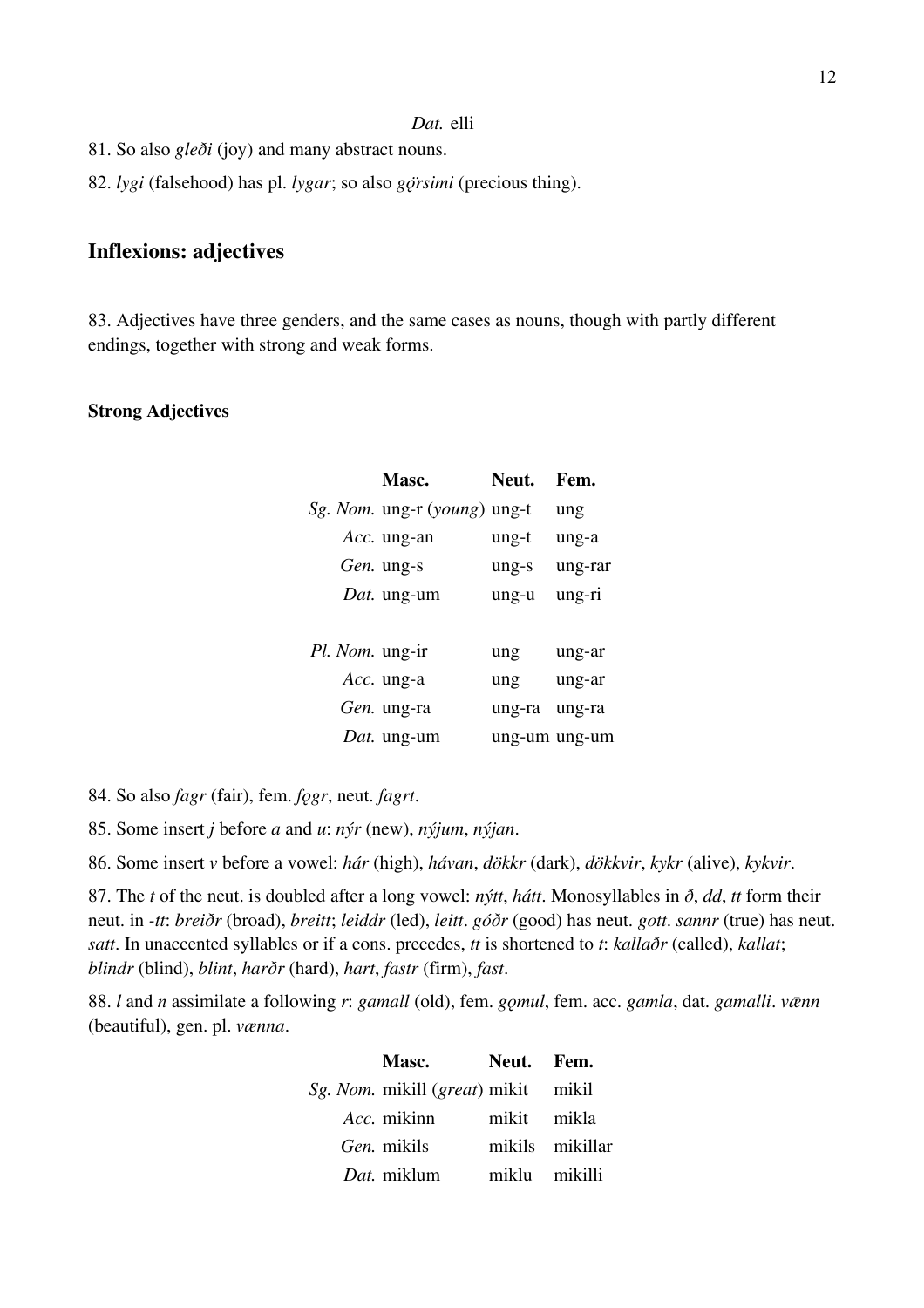| Pl. Nom. miklir     | mikil miklar    |               |
|---------------------|-----------------|---------------|
| <i>Acc.</i> mikla   | mikil miklar    |               |
| <i>Gen.</i> mikilla | mikilla mikilla |               |
| <i>Dat</i> . miklum |                 | miklum miklum |

89. So also *lítill* (little).

90. Dissyllables in *-inn* have *-it* in the neut., and *-inn* in the masc. sg. acc.: *tíginn* (distinguished), *tígit*, *tíginn*, pl. *tígnír*. So also *kominn* (come).

91.

|              | Masc.                                       | Neut. Fem.      |                 |
|--------------|---------------------------------------------|-----------------|-----------------|
|              | <i>Sg. Nom.</i> annarr <i>(other)</i> annat |                 | onnur           |
|              | Acc. annan                                  | annat           | aðra            |
|              | <i>Gen.</i> annars                          |                 | annars annarrar |
|              | Dat. oðrum                                  | oðru annarri    |                 |
|              |                                             |                 |                 |
| Pl Nom aðrir |                                             | onnur aðrar     |                 |
| Acc. aðra    |                                             | onnur aðrar     |                 |
|              | <i>Gen.</i> annarra                         | annarra annarra |                 |
|              | Dat. oðrum                                  | oðrum oðrum     |                 |
|              |                                             |                 |                 |

# **Weak Adjectives**

# **Masc. Neut. Fem.**

| <i>Sg. Nom.</i> ung-i ung-a ung-a |                        |  |
|-----------------------------------|------------------------|--|
|                                   | Acc. ung-a ung-a ung-u |  |
|                                   | Gen. ung-a ung-a ung-u |  |
|                                   | Dat. ung-a ung-a ung-u |  |

| Pl. Nom. ung-u ung-u ung-u |                        |  |
|----------------------------|------------------------|--|
|                            | Acc. ung-u ung-u ung-u |  |
|                            | Gen. ung-u ung-u ung-u |  |
|                            | Dat. ung-u ung-u ung-u |  |

92. So also *fagri*, *hávi*, *mikli*, etc.

| <b>Masc.</b>                   | Neut. | Fem.  |
|--------------------------------|-------|-------|
| Sg. Nom. yngri (younger) yngra |       | yngri |
| Acc. yngra                     | yngra | yngri |
| Gen. yngra                     | yngra | yngri |
| Dat. yngra                     | yngra | yngri |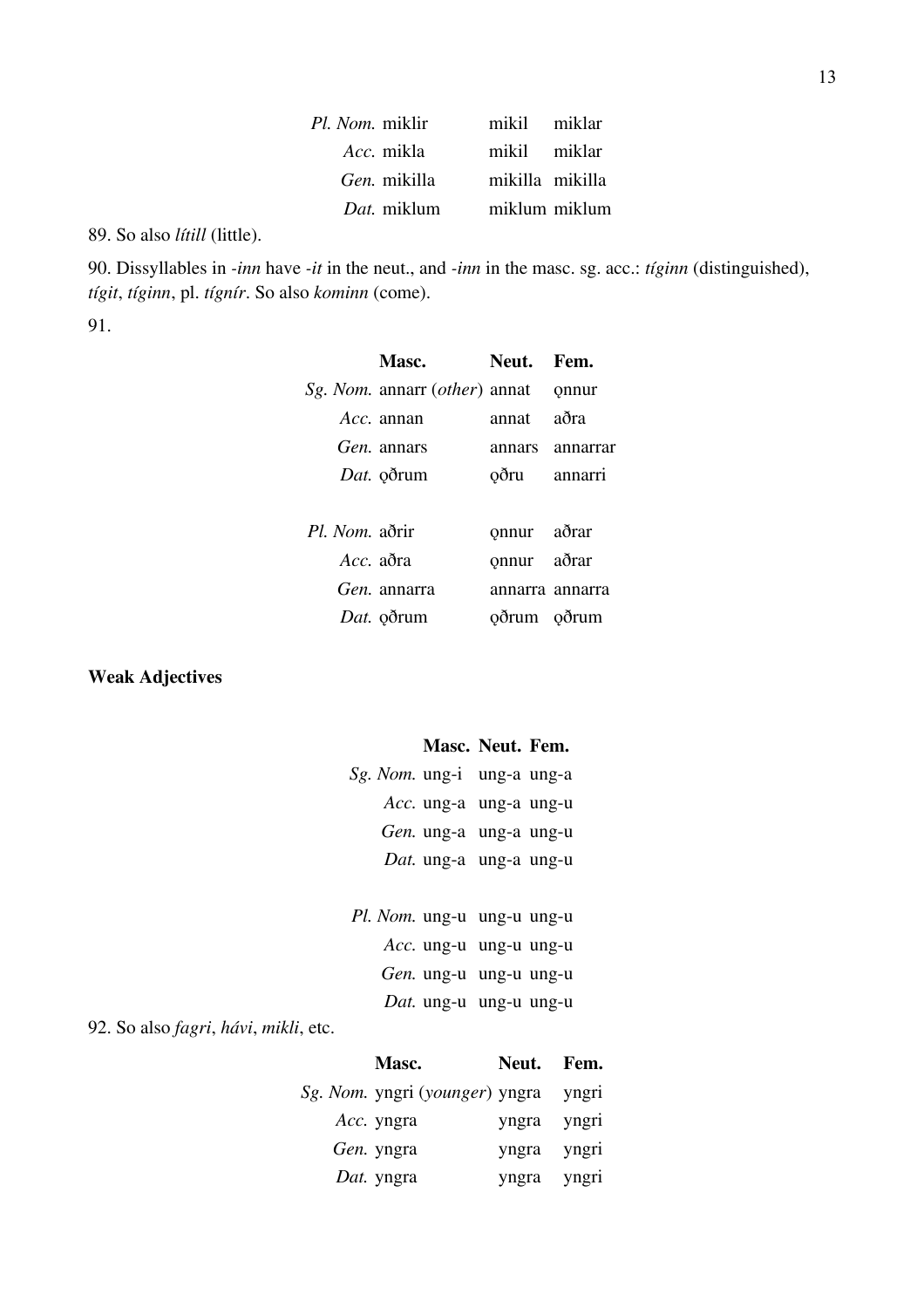| <i>Pl. Nom.</i> yngri | yngri         | yngri |
|-----------------------|---------------|-------|
| Acc. yngri            | yngri         | yngri |
| Gen. yngri            | yngri         | yngri |
| <i>Dat.</i> yngrum    | yngrum yngrum |       |

93. So also all comparatives, such as *meiri* (greater), and pres. partic. when used as adjectives, such as *gefandi* (giving), dat. pl. *gefǫndum*.

### **Comparison**

94. (1) with *-ari*, *-astr*: *ríkr* (powerful), *ríkari*, *ríkastr*; *gǫfugr* (distinguished), *gǫfgari*, *gǫfgastr*.

95. (2) with *-ri*, *-str* and mutation: *langr* (long), *lengri*, *lengstr*; *stórr* (big), *stœrri*, *stœrstr*; *ungr* (young), *yngri*, *yngstr*.

96. The following are irregular:

| gamall $\left($ old $\right)$ | ellri       | elztr        |
|-------------------------------|-------------|--------------|
| góðr (good)                   | betri beztr |              |
| illr $(bad)$                  |             | verri verstr |
| lítill (little)               |             | minni minstr |
| margr (many) fleiri flestr    |             |              |
| mikill (great) meiri mestr    |             |              |

### **Numerals**

97.

| <b>Cardinal</b> | Ordinal          |
|-----------------|------------------|
| 1. $einn$ (one) | fyrstr $(first)$ |
| 2. tveir        | annarr           |
| 3. brír         | þriði            |
| 4. fjórir       | fjórði           |
| 5. fimm         | fimmti           |
| 6. sex          | sétti            |
| 7. sjau         | sjaundi          |
| 8. átta         | átti             |
| 9. níu          | níundi           |
| $10. t$ íu      | tíundi           |
| 11. ellifu      | ellifti          |
| 12. tólf        | tólfti           |
| 13. brettán     | <b>brettándi</b> |
|                 |                  |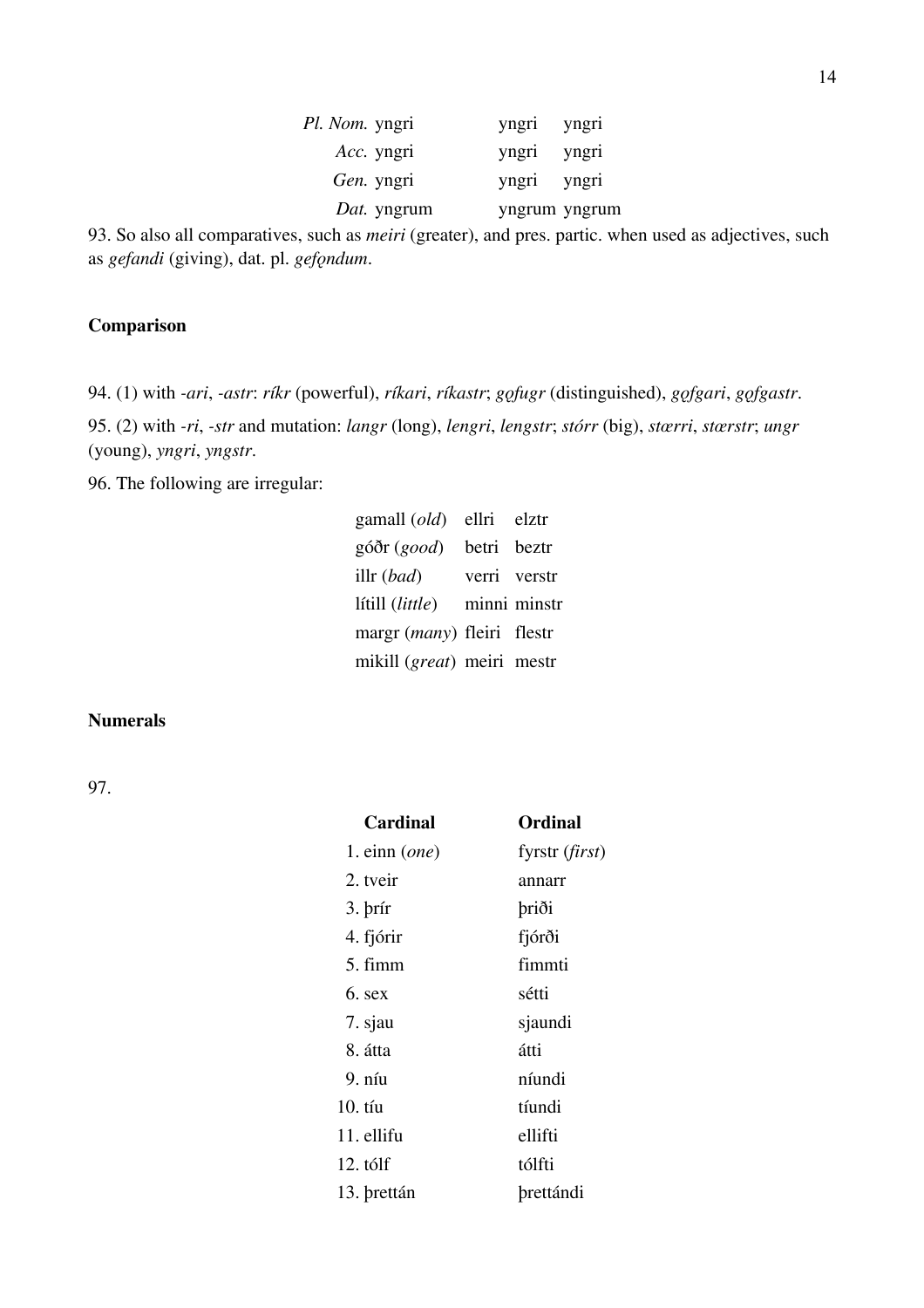14. fjórtán 15. fimmtán 16. sextán 17. sjaután 18. átján 19. nítján 20. tuttugu 21. einn ok tuttugu, etc. 30. þrír tigir, etc. 100. tíu tigir 110. ellifu tigir 120. hundrað 1200. þúsund

*einn* is declined like other adjectives:—

98.

### **Masc. Neut. Fem.**

| Nom. einn eitt ein         |  |
|----------------------------|--|
| <i>Acc.</i> einn eitt eina |  |
| Gen. eins eins einnar      |  |
| Dat. einum einu einni      |  |

It also has a pl. *einir*, *einar*, *ein*; gen. *einna*, etc. in the sense of 'some.' The next three show various irregularities. 99.

|                              | Masc. Neut. Fem. |      |
|------------------------------|------------------|------|
| <i>Nom.</i> tveir tvau       |                  | tvær |
| Acc. tvá tvau tvær           |                  |      |
| Gen. tveggja tveggja tveggja |                  |      |
| Dat. tveim tveim tveim       |                  |      |

Similarly *báðir* (both): 100.

# **Masc. Neut. Fem.** *Nom.* báðir bæði báðar *Acc.* báða bæði báðar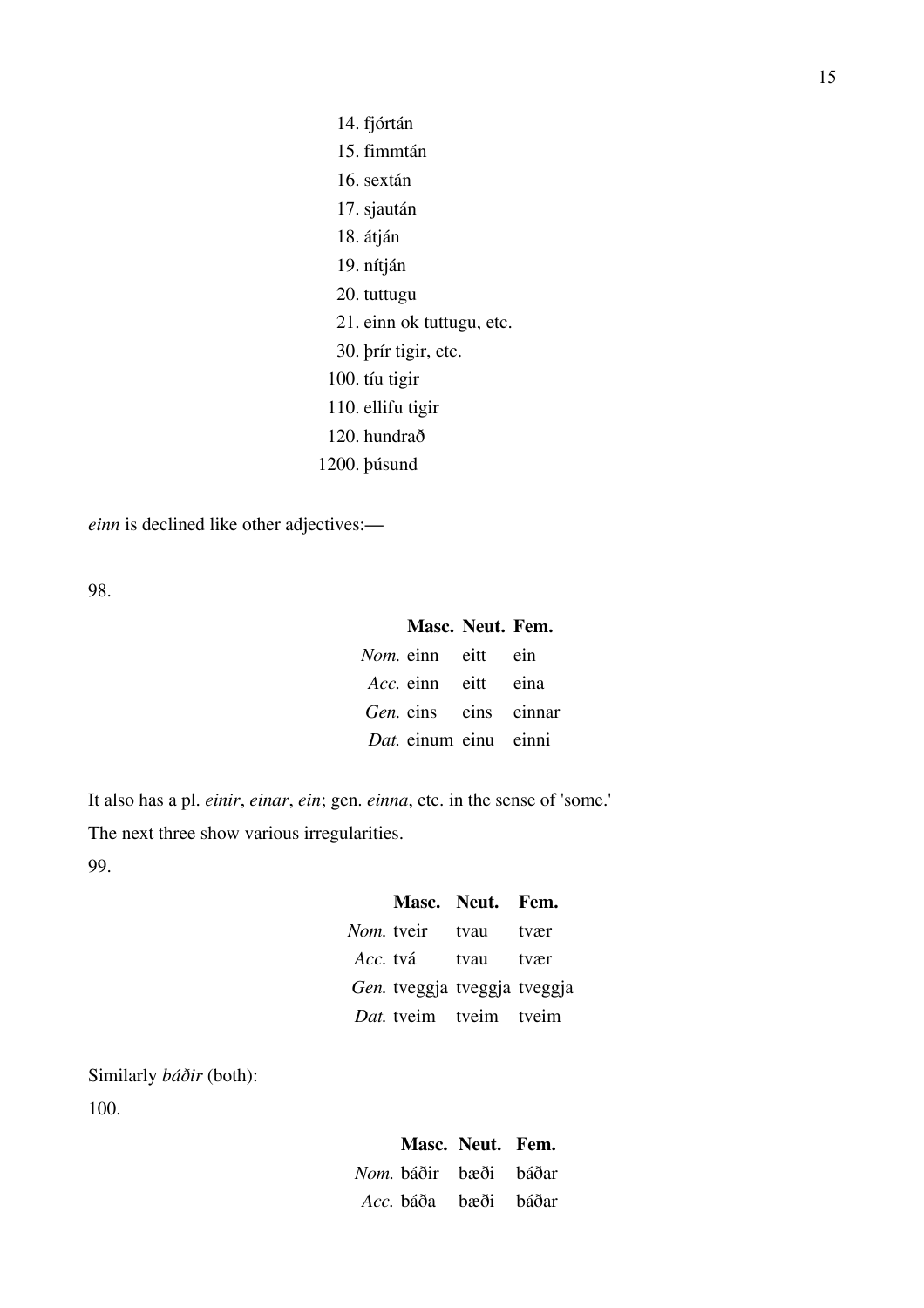|  |  | Gen. beggja beggja beggja |
|--|--|---------------------------|
|  |  | Dat. báðum báðum báðum    |

101.

|           |                              | Masc. Neut. Fem. |              |
|-----------|------------------------------|------------------|--------------|
| Nom. brír |                              | brjú             | brjár        |
| Acc. brjá |                              | <b>brjú</b>      | <b>brjár</b> |
|           | Gen. priggja priggja priggja |                  |              |
|           | Dat. brim                    | brim             | brim         |
|           |                              |                  |              |

102.

| Masc.                           | Neut.         | Fem.   |
|---------------------------------|---------------|--------|
| <i>Nom.</i> fjórir              | fjogur        | fjórar |
| Acc. fjóra                      | fjogur fjórar |        |
| Gen. fjogurra fjogurra fjogurra |               |        |
| Dat. fjórum fjórum fjórum       |               |        |

103. The others are indeclinable up to *þrír tigir*, etc.; the *tigir* being declined regularly as a plural strong *u*-masculine *tigir*, *tigu*, *tigum*, *tiga*.

104. *hundrað* is a strong neut.: *tvau hundruð* (240), *tveim hundruðum*, etc. It governs the gen. (as also does *þúsund*): *fimm hundruð gólfa*, 'five (six) hundred chambers.'

105. *þúsund* is a strong *ir*-feminine: *tvær þúsundir* (2400).

106. *hundrað* and *þúsund* are rarely = 100 and 1000.

107. Of the ordinals *fyrstr* and *annarr* (§ 91) are strong, the others weak adjectives. *þriði* inserts a *j*: *þriðja*, etc.

# **Inflexions: pronouns**

### **108. Personal**

| Sg. Nom. $ek(I)$      | $\phi$ ú (thou) — |                        |
|-----------------------|-------------------|------------------------|
| Acc. mik              | bik               | sik ( <i>oneself</i> ) |
| Gen. mín              | bín               | sín                    |
| Dat. mér              | þér               | sér                    |
|                       |                   |                        |
| <i>Dual. Nom.</i> vit | it                |                        |
| Acc. okkr             | ykkr              | sik                    |
| <i>Gen.</i> okkar     | ykkar             | sín                    |
| Dat. okkr             | ykkr              | sér                    |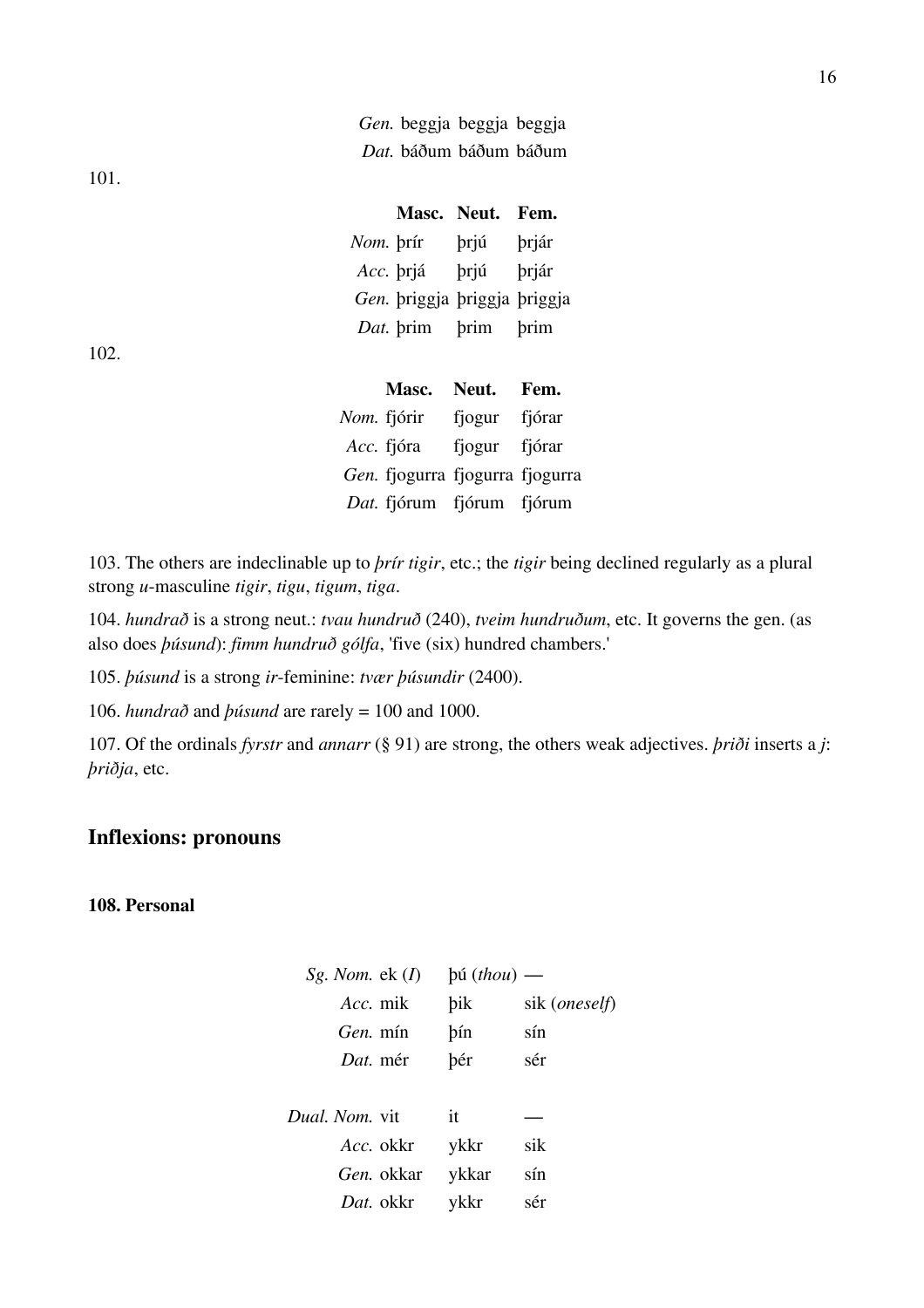| <i>Pl. Nom.</i> vér (we) bér (ye)           |          |                              |
|---------------------------------------------|----------|------------------------------|
| Acc. oss                                    |          | yðr sik ( <i>oneselves</i> ) |
| Gen. vár yðar sín                           |          |                              |
| Dat. oss yðr sér                            |          |                              |
| Masc. Neut. Fem.                            |          |                              |
| Sg. Nom. hann $(he)$ bat $(it)$ hon $(she)$ |          |                              |
| Acc. hann                                   | bat hana |                              |
| Gen. hans bess hennar                       |          |                              |
| Dat. honum bví henni                        |          |                              |
|                                             |          |                              |
| <i>Pl. Nom.</i> beir <i>(they)</i> bau bær  |          |                              |
| Acc. þá                                     | bau bær  |                              |
| Gen. beira beira beira                      |          |                              |
| Dat. beim beim beim                         |          |                              |
|                                             |          |                              |

109. *ek* was often suffixed to its verb, especially in poetry, being sometimes added twice over: *mætta-k* (I might), *sá-k-a-k* (I saw not; *a*='not'). So also *þú*: *er-tu* (art thou), *skalt-u* (shalt thou) = *\*skalt-tu*.

### **Possessive**

| Masc. Neut. Fem.                            |           |  |
|---------------------------------------------|-----------|--|
| <i>Sg. Nom.</i> minn ( <i>my</i> ) mitt min |           |  |
| Acc. minn mitt mína                         |           |  |
| Gen. míns míns minnar                       |           |  |
| Dat. mínum mínu minni                       |           |  |
|                                             |           |  |
| Pl. Nom. mínir mín mínar                    |           |  |
| Acc. mína                                   | mín mínar |  |
| Gen. minna minna minna                      |           |  |
| Dat. mínum mínum mínum                      |           |  |

110. So also *þinn* (thy), *sinn* (his, etc., reflexive).

111. *várr*, *várt*, *vár* (our) is regular: acc. masc. *várn*, masc. plur. *várir*, *vára*, *várum*, *várra*, etc.

**Masc. Neut. Fem.** *Sg. Nom.* yðarr (*your*) yðart yður *Acc.* yðarn yðart yðra *Gen.* yðars yðars yðarrar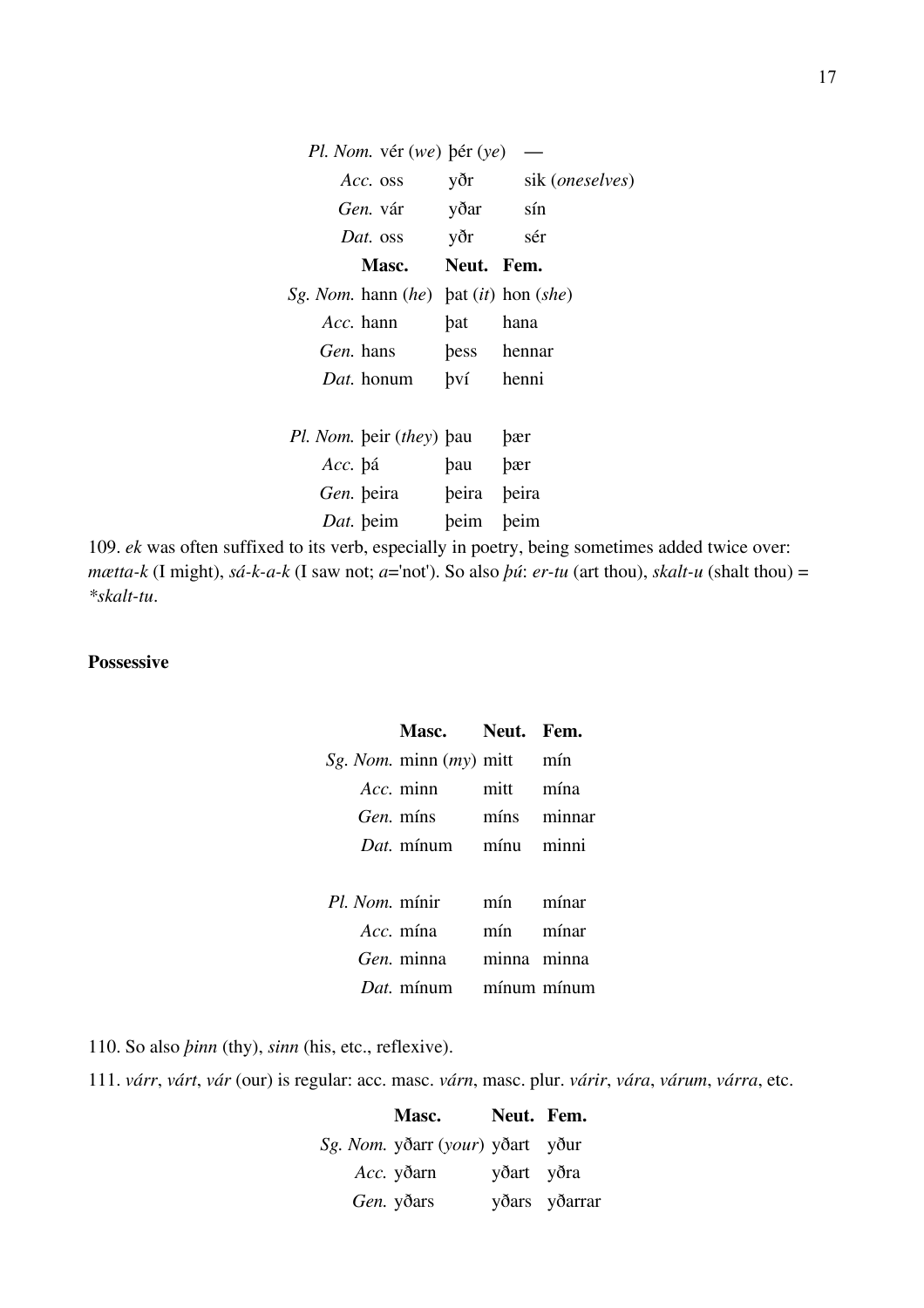| Dat. yðrum     | yðarri<br>yðru |
|----------------|----------------|
| Pl. Nom. yðrir | yður yðrar     |
| Acc. yðra      | yður yðrar     |
| Gen. yðarra    | yðarra yðarra  |
| Dat. yðrum     | yðrum yðrum    |

112. So also *okkarr* (our two) and *ykkarr* (your two).

113. *hans* (his), *þess* (its), *hennar* (her), and *þeira* (their) are indeclinable.

### **Demonstrative**

114.

|                        | Masc. Neut. Fem. |             |        |
|------------------------|------------------|-------------|--------|
| Sg. Nom. sá (that) bat |                  |             | sú     |
|                        | Acc. bann        | bat         | bá     |
| Gen. bess              |                  | bess        | beirar |
|                        | Dat. beim        | bv1         | beiri  |
|                        |                  |             |        |
| Pl. Nom. beir          |                  | bau bær     |        |
| Acc. bá                |                  | bau bær     |        |
|                        | Gen. beira       | beira beira |        |
|                        | Dat. beim        | beim beim   |        |

115. *hinn*, *hitt*, *hin* (that) is inflected like *minn* (except that its vowel is short throughout): acc. masc. *hinn*, plur. masc. *hinir*, *hina*, *hinum*, *hinna*.

116.

|                 | Masc.                       | Neut.         | Fem.   |
|-----------------|-----------------------------|---------------|--------|
|                 | Sg. Nom. bessi (this) betta |               | bessi  |
|                 | Acc. benna                  | betta         | bessa  |
|                 | Gen. bessa                  | bessa         | bessar |
|                 | Dat. bessum                 | bessu         | bessi  |
|                 |                             |               |        |
| Pl. Nom. bessir |                             | bessi         | bessar |
|                 | Acc. bessa                  | bessi         | bessar |
|                 | Gen. bessa                  | bessa         | bessa  |
|                 | Dat. bessum                 | bessum bessum |        |
|                 |                             |               |        |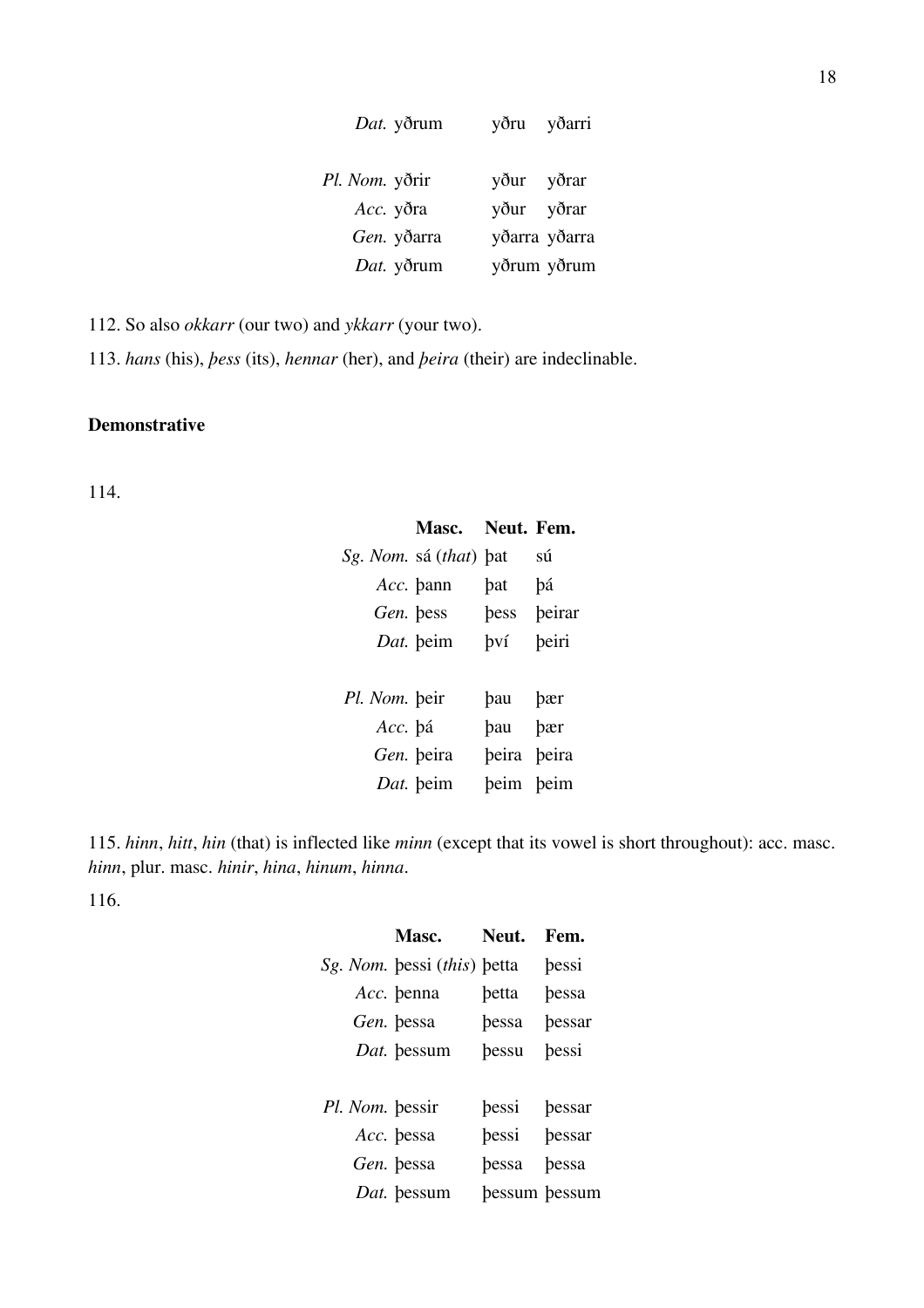### **Definite**

The prefixed definite article is declined thus:

117.

# **Masc. Neut. Fem.** *Sg. Nom.* inn it in *Acc.* inn it ina *Gen.* ins ins innar *Dat.* inum inu inni *Pl. Nom.* inir in inar *Acc.* ina in inar *Gen.* inna inna inna *Dat.* inum inum inum

118. When suffixed to its noun it undergoes various changes. In its monosyllabic forms it drops its vowel after a short (un-accented) vowel, as in *auga-t* (the eye), but keeps it after a long vowel, as in *á-in* (the river), *tré-it* (the tree). The dissyllabic forms drop their initial vowel almost everywhere; not, however, after the *-ar*, *-r*, of the gen. sg., nor in *menninir* (men, *nom.*), *menn-ina* (men, *acc.*). The *-m* of the dat. pl. is dropped before the suffixed *-num*.

| Masc.                      | Neut.                              | Fem.         |
|----------------------------|------------------------------------|--------------|
| <i>Sg. Nom.</i> fiskr-inn  | skip-it                            | gjof-in      |
| <i>Acc.</i> fisk-inn       | skip-it                            | gjof-ina     |
| <i>Gen.</i> fisks-ins      | skips-ins                          | gjafar-innar |
| Dat. fiski-num             | skipi-nu                           | gjof-inni    |
|                            |                                    |              |
| <i>Pl. Nom.</i> fiskar-nir | skip-in                            | gjafar-nar   |
| Acc. fiska-na              | skip-in                            | gjafar-nar   |
| <i>Gen.</i> fiska-nna      | skipa-nna                          | gjafa-nna    |
|                            | Dat. fisku-num skipu-num gjofu-num |              |
| <b>Masc.</b>               | Neut.                              | Fem.         |
| Sg. Nom. bogi-nn           | auga-t                             | tunga-n      |
| <i>Acc.</i> boga-nn        | auga-t                             | tungu-na     |
| <i>Gen.</i> boga-ns        | auga-ns                            | tungu-nnar   |
| Dat. boga-num auga-nu      |                                    | tungu-nni    |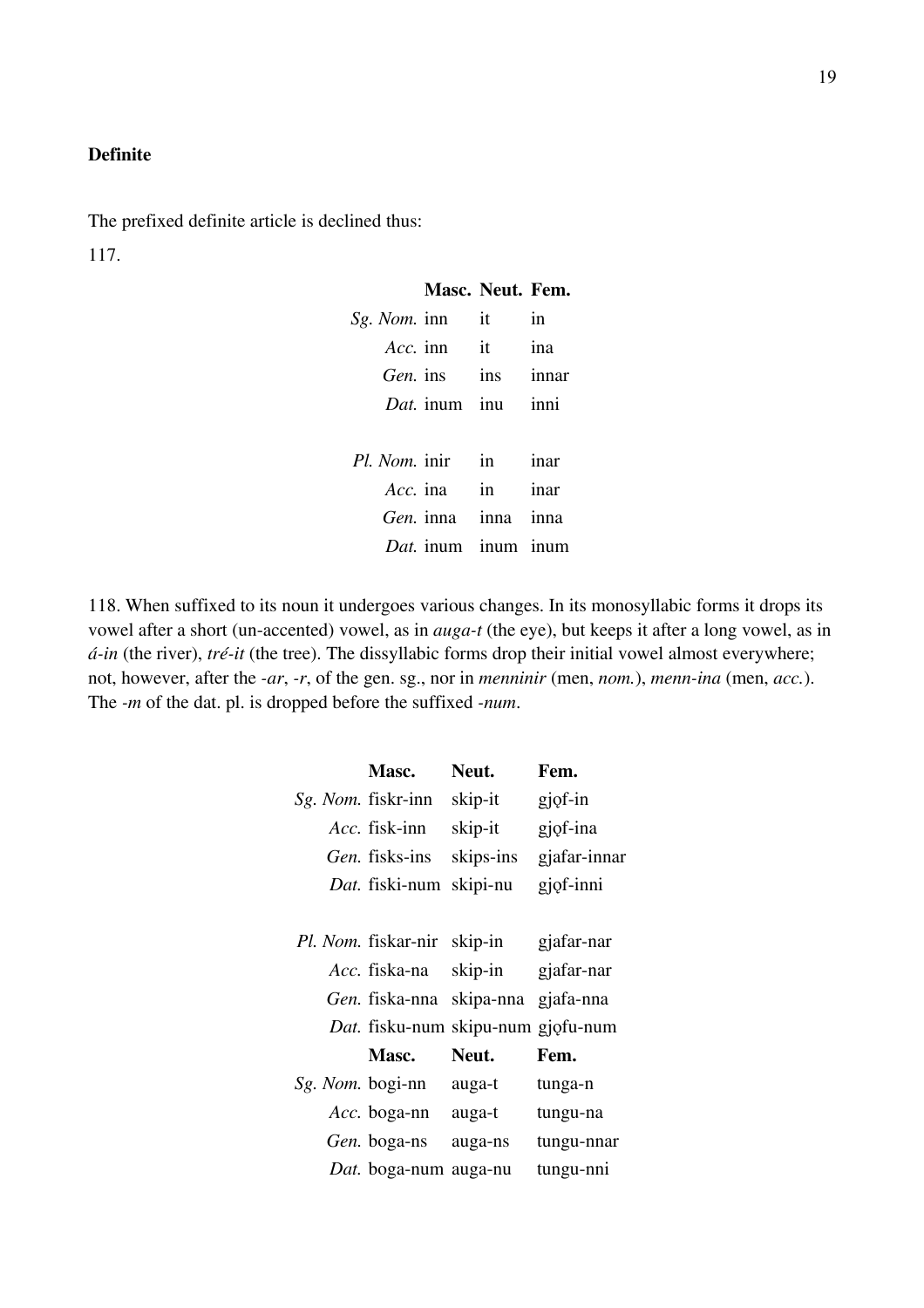*Pl. Nom.* bogar-nir augu-n tungur-nar *Acc.* boga-na augu-n tungur-nar *Gen.* boga-nna augna-nna tungna-nna *Dat.* bogu-num augu-num tungnu-num

# **Relative**

119. The ordinary relative pron. is the indeclinable *er*, often preceded by *sá*: *sá er* = he who, who, *sú er* who fem.

### **Interrogative**

120. The neut. *hvat* has gen. *hvess*, dat. *hví*, which last is chiefly used as an adverb = 'why.' 121.

|                 | Masc.                               | Neut.  | Fem.          |
|-----------------|-------------------------------------|--------|---------------|
|                 | Sg. Nom. hvárr (which of two) hvárt |        | hvár          |
|                 | Acc. hvárn                          | hvárt  | hvára         |
|                 | Gen. hvárs                          | hvárs  | hvárrar       |
|                 | Dat. hvárum                         | hváru  | hvárri        |
|                 |                                     |        |               |
| Pl. Nom. hvárir |                                     | hvár   | hvárar        |
|                 | Acc. hvára                          | hvár   | hvárar        |
|                 | Gen. hvárra                         | hvárra | hvárra        |
|                 | Dat. hvárum                         |        | hvárum hvárum |
|                 |                                     |        |               |
|                 |                                     |        |               |
|                 | Masc.                               | Neut.  | Fem.          |
|                 | Sg. Nom. hverr (which, who) hvert   |        | hver          |
|                 | Acc. hvern                          | hvert  | hverja        |
|                 | Gen. hvers                          | hvers  | hverrar       |
|                 | Dat. hverjum                        | hverju | hverri        |
|                 |                                     |        |               |
| Pl. Nom. hverir |                                     | hver   | hverjar       |
|                 | Acc. hverja                         | hver   | hverjar       |
|                 | Gen. hverra                         | hverra | hverra        |

20

122.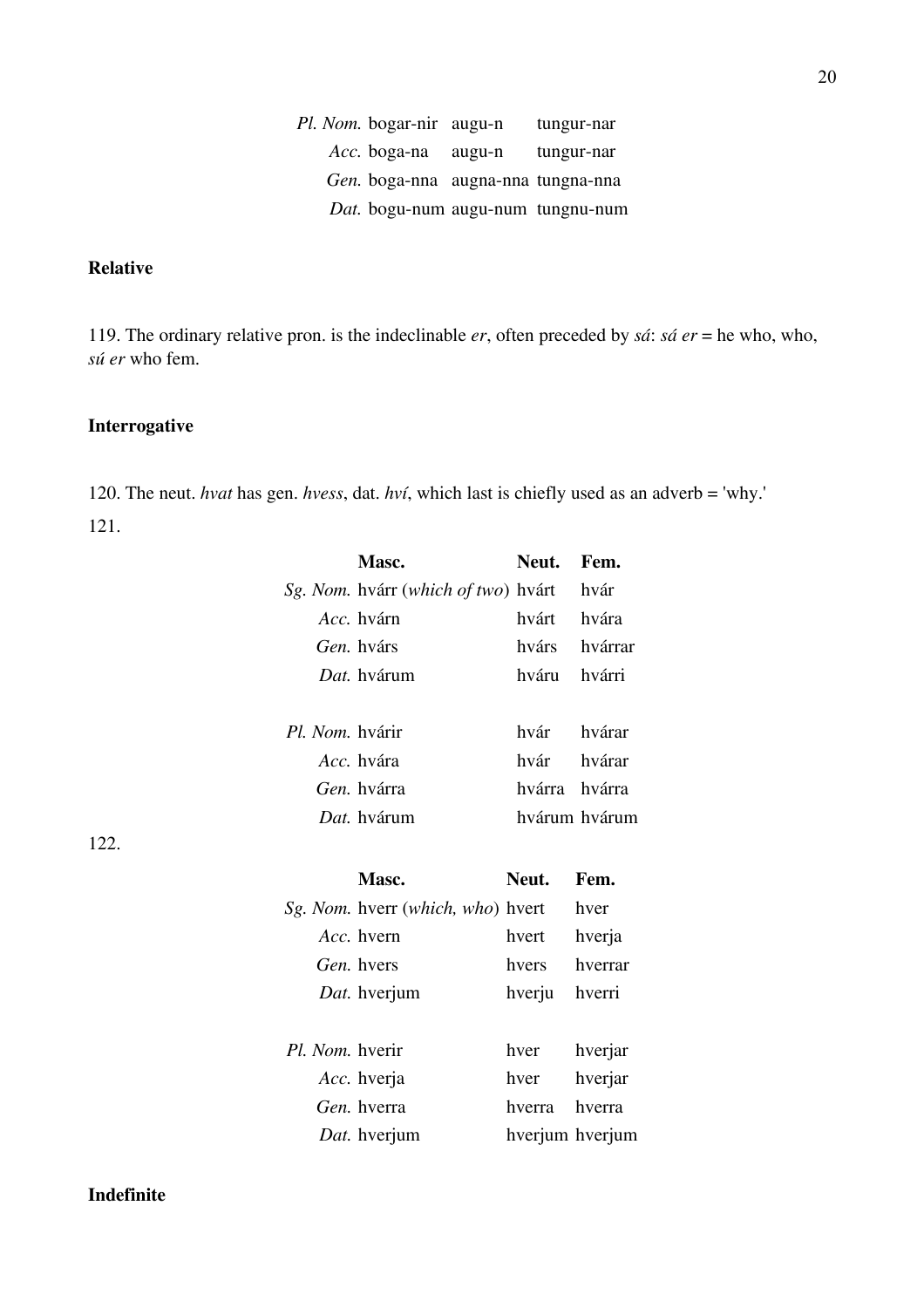123. *einn-hverr*, *eitthvert*, *einhver* (some one) keeps an invariable *ein-* in the other cases, the second element being inflected as above.

124. *sumr* (some) is declined like an ordinary adjective.

125.

126.

| Masc.                                   | Neut.             | Fem.                |
|-----------------------------------------|-------------------|---------------------|
| Sg. Nom. nakkvarr (some) nakkvat nokkur |                   |                     |
| Acc. nakkvarn                           | nakkvat nakkvara  |                     |
| Gen. nakkvars                           |                   | nakkvars nakkvarrar |
| Dat. nokkurum                           | nokkuru nakkvarri |                     |
| Pl. Nom. nakkvarir                      |                   | nokkur nakkvarar    |
| <i>Acc.</i> nakkvara                    |                   | nokkur nakkvarar    |
| Gen. nakkvarra bakkvarra nakkvarra      |                   |                     |
| <i>Dat.</i> nokkurum                    |                   | nokkurum nokkurum   |
|                                         |                   |                     |
| Masc.                                   | Neut. Fem.        |                     |
| <i>Sg. Nom.</i> engi (none, no) ekki    |                   | engi                |
| Acc. engan                              | ekki              | enga                |
| <i>Gen.</i> engis                       | engis engrar      |                     |
| Dat. engum                              | engu              | engri               |
|                                         |                   |                     |
| Pl. Nom. engir                          | engi engar        |                     |
| Acc. enga                               | engi engar        |                     |
| Gen. engra                              | engra engra       |                     |

127. In *hvár-tveggja* (each of the two, both) the first element is declined as above, the second is left unchanged.

*Dat.* engum engum engum

# **Verbs**

128. There are two classes of verbs, *strong* and *weak*. Strong verbs are conjugated partly by means of gradation, weak verbs by adding  $\delta(d, t)$ .

129. The *ð* of the 2 pl. is dropt before *þit* (ye two) and *þér* (ye): *gefi þér*, *gáfu þit*.

130. There is a middle voice, which ends in *-mk* in the 1 pers. sg. and pl., the rest of the verb being formed by adding *sk* to the active endings, *r* being dropt, the resulting *ts*, *ðs* being written *z* (§ 36): *kvezk* (active *kveðr* 'says'), *þu fekkzk* (*fekkt* 'gottest').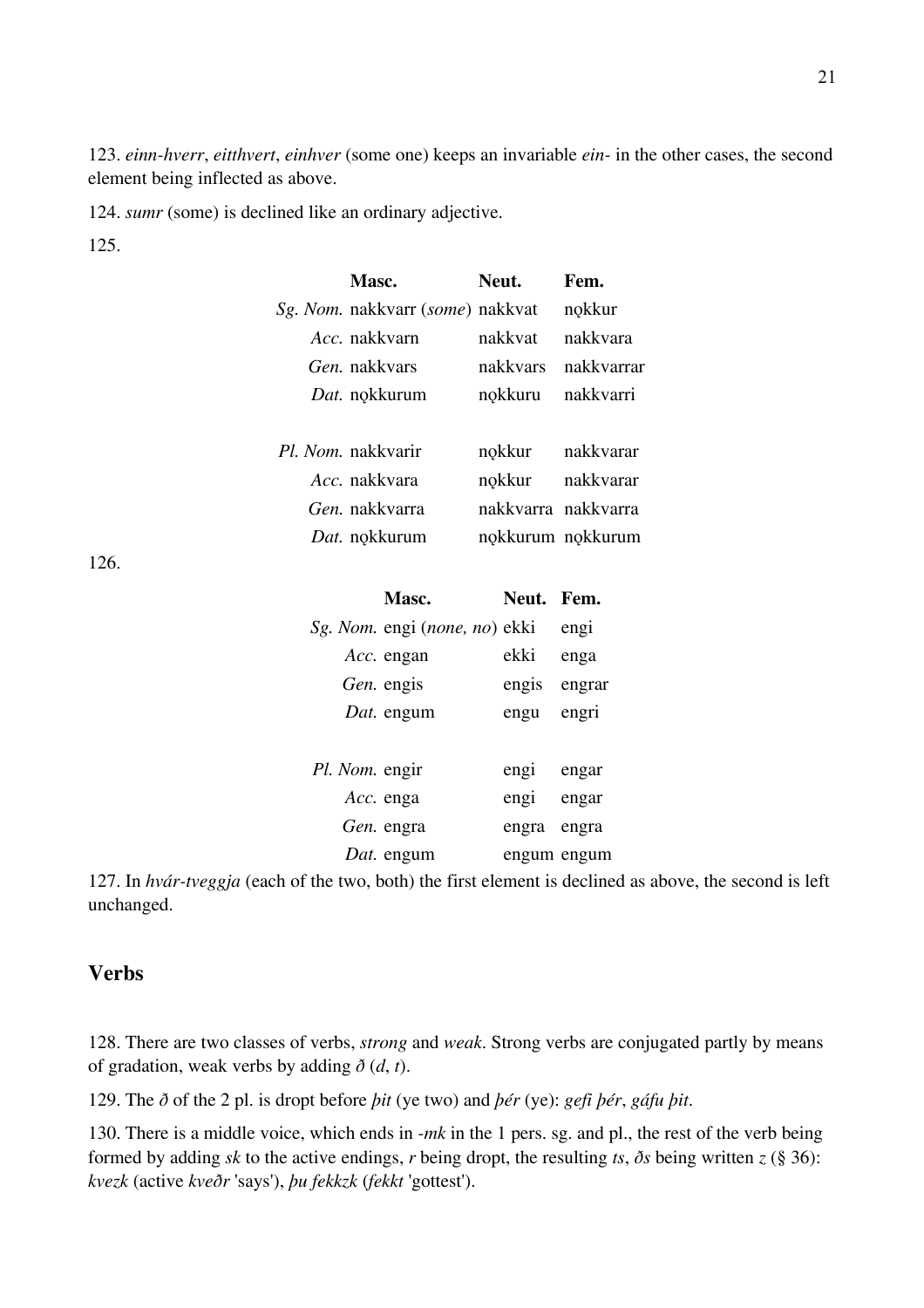131. The following is the conjugation of the strong verb *gefa* (give), which will show those endings which are common to all verbs:

Active

|                                                      |                      | <b>Indicative Subjunctive</b> |
|------------------------------------------------------|----------------------|-------------------------------|
| Present sg. 1. gef                                   |                      | gef-a                         |
|                                                      | $2.$ gef-r           | gef-ir                        |
|                                                      | $3.$ gef-r           | gef-i                         |
|                                                      |                      |                               |
|                                                      | $pl. 1. get-um$      | gef-im                        |
|                                                      | $2.$ gef-ið gef-ið   |                               |
|                                                      | $3.$ gef-a           | gef-i                         |
|                                                      |                      |                               |
| <i>Preterite sg.</i> 1. gaf                          |                      | gæf-a                         |
|                                                      | $2.$ gaf-t           | gæf-ir                        |
|                                                      | 3. gaf               | $g$ æf-i                      |
|                                                      |                      |                               |
|                                                      | <i>pl.</i> 1. gáf-um | gæf-im                        |
|                                                      | 2. gáf-uð            | $g$ æf-ið                     |
|                                                      | 3. gáf-u             | gæf-i                         |
| 1 $\mathcal{L}$ $\sim$ 0 $\mathcal{L}$ $\mathcal{R}$ |                      |                               |

*Imperative sg.* 2 gef; *pl.* 1 gef-um, 2 gef-ið. *Participle pres.* gef-andi; *pret.* gef-inn. *Infin.* gefa.

Middle

# **Indicative Subjunctive**

|                          | Present sg. 1. gef-umk | gef-umk |
|--------------------------|------------------------|---------|
|                          | 2. gef-sk              | gef-isk |
|                          | $3.$ gef-sk            | gef-isk |
|                          |                        |         |
|                          | $pl. 1. get$ -umk      | gef-imk |
|                          | 2. gef-izk             | gef-izk |
|                          | 3. gef-ask             | gef-isk |
|                          |                        |         |
| Preterite sg. 1. gáf-umk |                        | gæf-umk |
|                          | $2.$ gaf-z $k$         | gæf-isk |
|                          |                        |         |
|                          | 3. gaf-sk              | gæf-isk |
|                          |                        |         |
|                          | <i>pl.</i> 1. gáf-umk  | gæf-imk |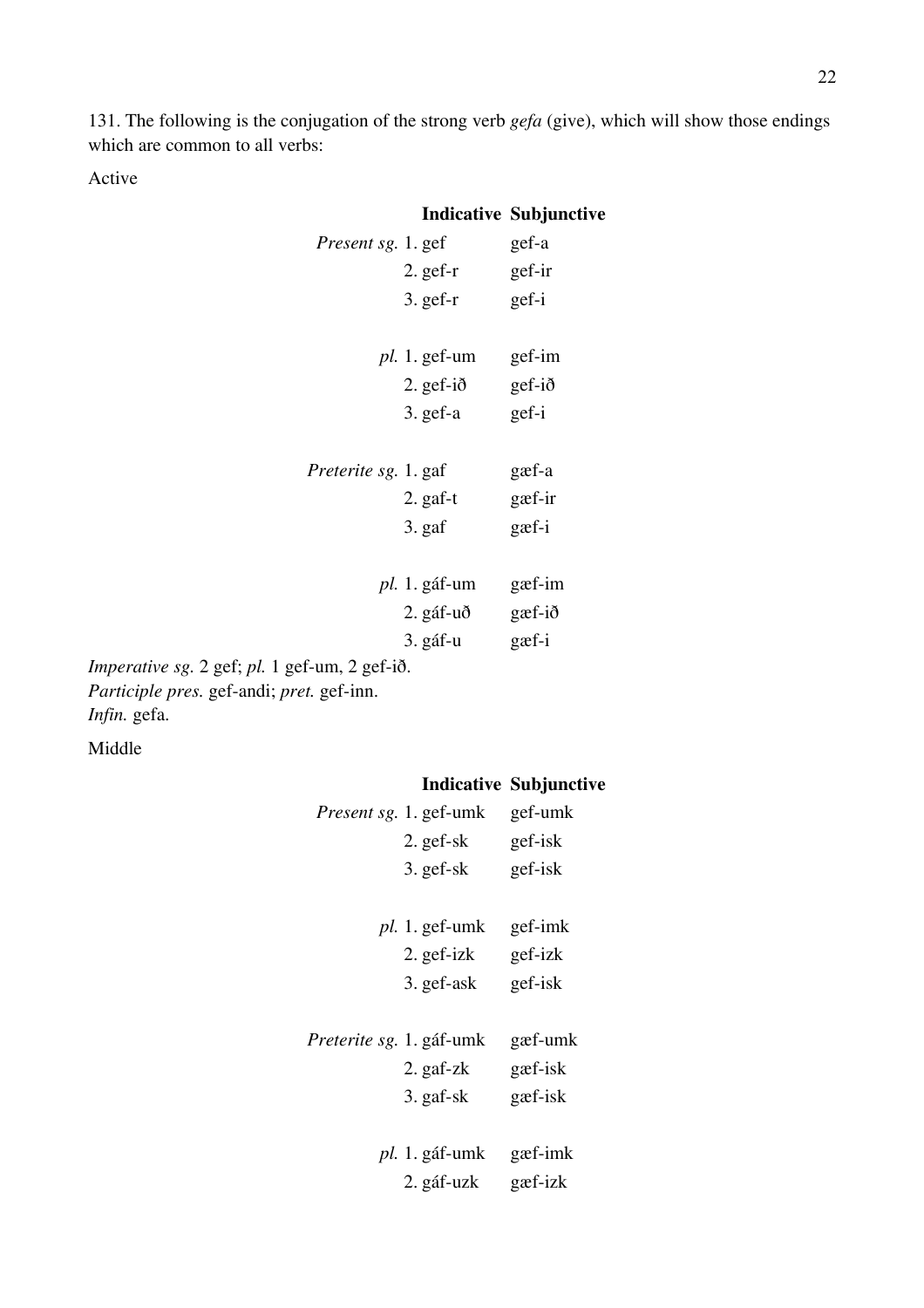*Impers. sg.* 2 gef-sk; *pl.* 1 gef-umk, 2 gef-izk. *Partic. pres.* gef-andisk; *pret.* gef-izk *neut. Infin.* gef-ask.

### **Strong Verbs**

132. In the strong verbs the plur. of the pret. indic. generally has a different vowel from that of the sing. The 1 sg. pret. of the middle voice always has the vowel of the pl. pret.: *gáfumk*. The pret. subj. has the vowel of the pret. indic. plur. mutated: *skaut* (he shot), *skutu* (they shot), *skyti* (he might shoot). But there is no mutation in verbs of the first conj.: *hljópi*, inf. *hlaupa* (leap).

133. The pres. indic. sing. mutates the root-vowel in all three persons: *ek skýt*, *þú skýtr*, *hann skýtr*, infin. *skjóta* (shoot). *e* however is not mutated: *ek gef*, *þú gefr*. The inflectional *r* is liable to the same modifications as the *r* of nouns (§ 32): *skínn*, *vex*, infin. *skína* (shine), *vaxa* (grow).

134. Verbs in *ld* change the *d* into *t* in the 1, 3 sg. pret. indic. and in the imper. sg.: *helt* (held), *halt* (hold!), infin. *halda*. *nd* becomes *tt*, and *ng* becomes *kk* under the same conditions: *binda* (bind), *ganga* (go), pret. *batt*, *gekk*, imper. *bitt*, *gakk*.

135. The *t* of the 2 sg. pret. indic. is doubled after a long accented vowel: *þú sátt* (thou sawest). If the 1 sg. pret. indic. ends in *t* or *ð*, the 2 sg. ends in *zt*: *lét* (I let), *þú lézt*, *bauð* (I offered) *þú bauzt*.

136. There are seven conjugations of strong verbs, distinguished mainly by the characteristic vowels of their preterites.

137.

I. **'Shine'**-conjugation

| Infin.                 | Third Pres. Prt. Sing. Prt. Pl. Ptc. Prt. |       |       |         |
|------------------------|-------------------------------------------|-------|-------|---------|
| bíta ( <i>bite</i> )   | bítr                                      | beit  | bitu  | bitinn  |
| drífa (drive)          | drífr                                     | dreif | drifu | drifinn |
| grípa $(\text{grasp})$ | grípr                                     | greip | gripu | gripinn |
| líða $(go)$            | líðr                                      | leið  | liðu  | liðinn  |
| líta (look)            | lítr                                      | leit  | litu  | litinn  |
| ríða (ride)            | ríðr                                      | reið  | riðu  | riðinn  |
| síga (sink)            | sígr                                      | seig  | sigu  | siginn  |
| slíta (tear)           | slítr                                     | sleit | slitu | slitinn |
| stíga (advance)        | stígr                                     | steig | stigu | stiginn |
| bíða ( <i>wait</i> )   | bíðr                                      | beið  | biðu  | beiðnn  |
|                        |                                           |       |       |         |

138. The following has a weak present:

| Infin. | Third Pres. Prt. Sing. Prt. Pl. Ptc. Prt. |  |  |  |
|--------|-------------------------------------------|--|--|--|
|        |                                           |  |  |  |

| víkja (move) víkr |  | veik | viku | vikinn |
|-------------------|--|------|------|--------|
|-------------------|--|------|------|--------|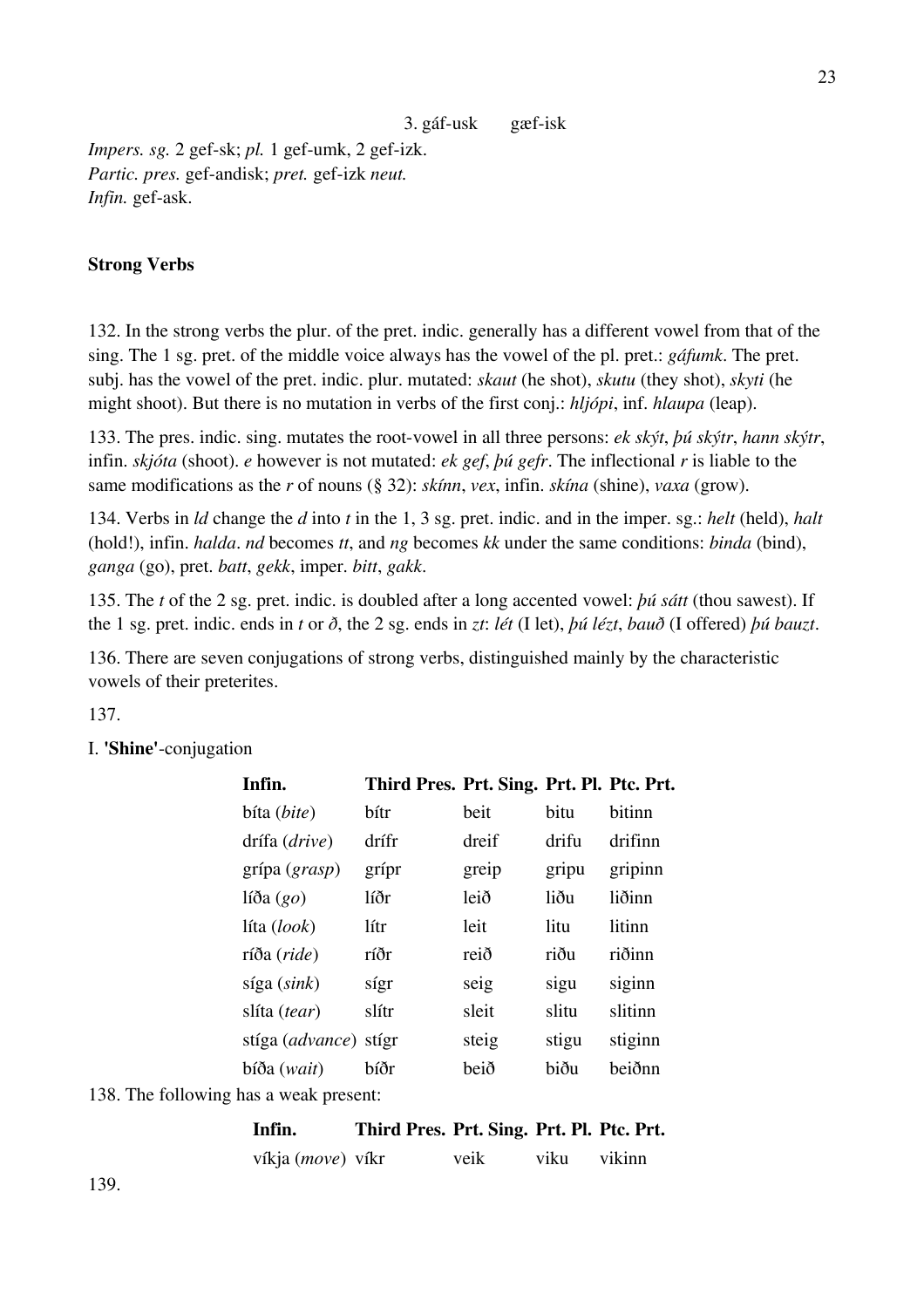# II. **'Choose'**-conjugation

| Infin.                          | Third Pres. Prt. Sing. Prt. Pl. Ptc. Prt. |       |       |         |
|---------------------------------|-------------------------------------------|-------|-------|---------|
| bjóða ( <i>offer</i> )          | býðr                                      | bauð  | buðu  | boðinn  |
| brjóta (break)                  | brýtr                                     | braut | brutu | brotinn |
| fljóta ( <i>float</i> )         | flýtr                                     | flaut | flutu | flotinn |
| hljóta ( <i>receive</i> ) hlýtr |                                           | hlaut | hlutu | hlotinn |
| kjósa ( <i>choose</i> )         | kýss                                      | kaus  | kusum | kosinn  |
| njóta <i>(enjoy)</i>            | nýtr                                      | naut  | nutu  | notinn  |
| skjóta (shoot)                  | skýtr                                     | skaut | skutu | skotinn |
| drjúpa ( <i>drop</i> )          | drýpr                                     | draup | drupu | dropinn |
| ljúga (tell lies)               | lýgr                                      | laug  | lugu  | loginn  |
| lúka (close)                    | lýkr                                      | lauk  | luku  | lokinn  |
| lúta (bend)                     | lýtr                                      | laut  | lutu. | lotinn  |
| fljúga $(f/y)$                  | flýgr                                     | fló   | flugu | floginn |
|                                 |                                           |       |       |         |

# 140.

# III. **'Bind'**-conjugation

| Infin.                 | Third Pres. Prt. Sing. Prt. Pl. Ptc. Prt. |        |        |                   |
|------------------------|-------------------------------------------|--------|--------|-------------------|
| bresta (burst)         | brestr                                    | brast  | brustu | brostinn          |
| hverfa (turn)          | hverfr                                    | hvarf  | hurfu  | horfinn           |
| svelga (swallow)       | svelgr                                    | svalg  | sulgu  | sólginn           |
| verða (become)         | verðr                                     | varð   | urðu   | orðinn            |
| skjálfa (shake)        | skelfr                                    | skalf  | skulfu | skolfinn          |
| drekka (drink)         | drekkr                                    | drakk  | drukku | drukkinn          |
| finna $(\text{find})$  | finnr                                     | fann   | fundu  | fundinn           |
| vinna $(win)$          | vinnr                                     | vann   | unnu   | unninn            |
| binda ( <i>bind</i> )  | bindr                                     | batt   | bundu  | bundinn           |
| springa (spring)       | springr                                   | sprakk |        | sprungu sprunginn |
| stinga (pierce)        | stingr                                    | stakk  | stungu | stunginn          |
| bregða ( <i>pull</i> ) | bregðr                                    | brá    | brugðu | brugðinn          |
| sökkva (sink)          | sökkr                                     | sokk   | sukku  | sokkinn           |
| stökkva (spring)       | stökkr                                    | stokk  | stukku | stokkinn          |

141. The following have weak presents (which makes however no difference in their conjugation):

| Infin.                 | Third Pres. Prt. Sing. Prt. Pl. Ptc. Prt. |                       |               |
|------------------------|-------------------------------------------|-----------------------|---------------|
| brenna $(burn)$ brennr |                                           | brann brunnu brunninn |               |
| renna $(run)$ rennr    |                                           | rann                  | runnu runninn |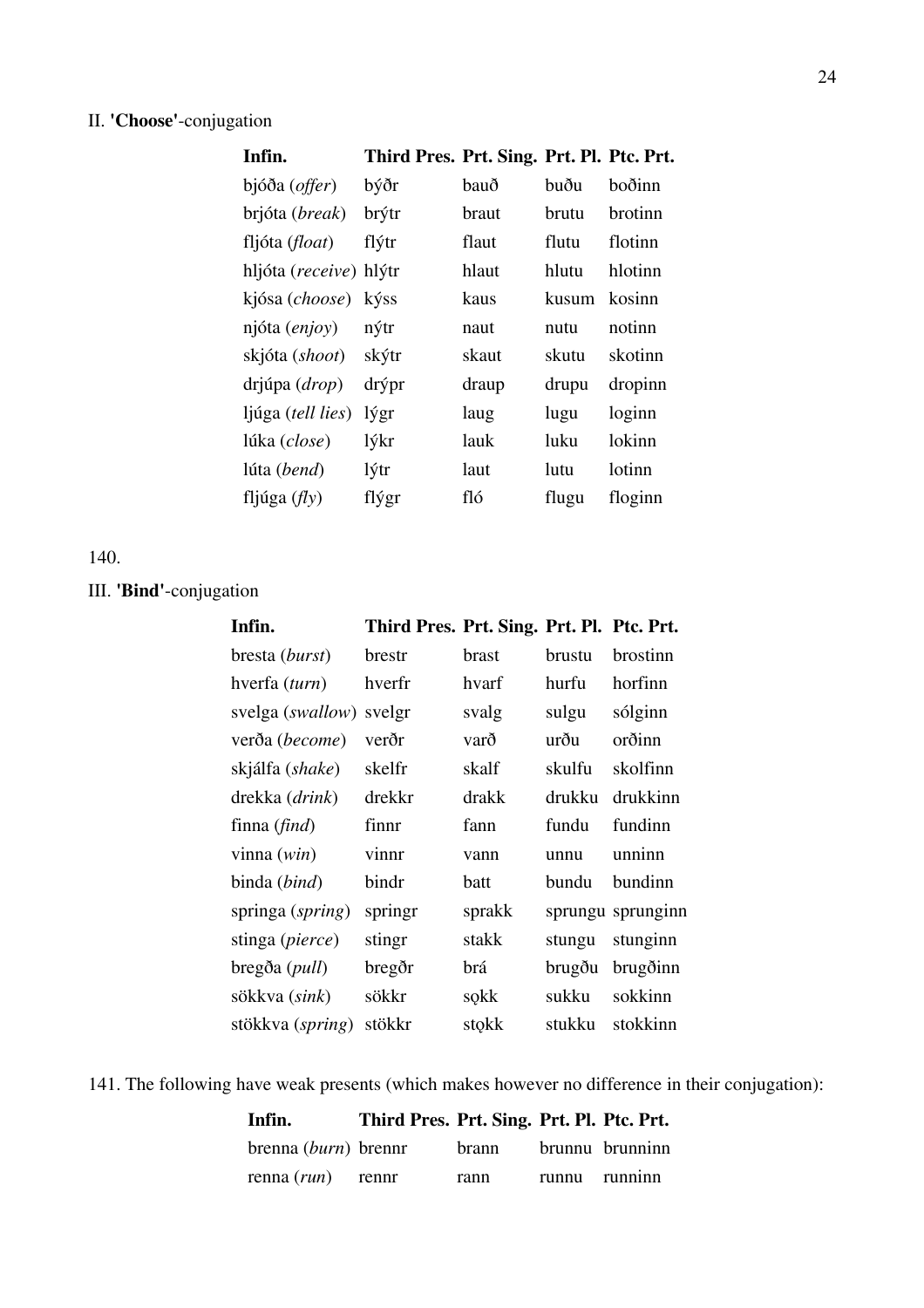# 142.

# IV. **'Bear'**-conjugation

| Infin.                   | Third Pres. Prt. Sing. Prt. Pl. Ptc. Prt. |      |              |         |
|--------------------------|-------------------------------------------|------|--------------|---------|
| bera <i>(carry)</i> berr |                                           | bar  | háru         | horinn  |
| nema (take) nemr         |                                           | nam  | námu         | numinn  |
| fela (hide)              | felr                                      | fal  | fálu         | fólginn |
| koma (come) kömr         |                                           | kom  | kvámu kominn |         |
| sofa (sleep) söfr        |                                           | svaf | sváfu        | sofinn  |
|                          |                                           |      |              |         |

# 143.

# V. **'Give'**-conjugation

| Infin.               | Third Pres. Prt. Sing. Prt. Pl. Ptc. Prt. |      |                |         |
|----------------------|-------------------------------------------|------|----------------|---------|
| drepa (kill)         | drepr                                     | drap | drápu          | drepinn |
| $geta$ (give)        | gefr                                      | gaf  | gáfu           | gefinn  |
| kveða (say)          | kveðr                                     | kvað | kváðu          | kveðinn |
| meta (estimate) metr |                                           | mat  | mátu           | metinn  |
| reka (drive)         | rekr                                      | rak  | ráku           | rekinn  |
| eta ( <i>eat</i> )   | etr                                       | át   | átu            | etinn   |
| sjá (see)            | $s$ é $r^4$                               | sá   | $s\acute{a}^5$ | sénn    |
|                      |                                           |      |                |         |

# 144. The following have weak presents:—

| Infin.                       | Third Pres. Prt. Sing. Prt. Pl. Ptc. Prt. |     |             |        |
|------------------------------|-------------------------------------------|-----|-------------|--------|
| $bi\delta$ ja ( <i>ask</i> ) | biðr                                      | bað | báðu        | beðinn |
| sitja $(sit)$                | sitr                                      | sat | sátu        | setinn |
| liggja $(lie)$               | liggr                                     | lá  | lágum       | leginn |
| biggja (receive) biggr       |                                           | þá  | <b>bágu</b> | beginn |

### 145.

VI. **'Shake'**-conjugation

| Infin.                | Third Pres. Prt. Sing. Prt. Pl. Ptc. Prt. |      |       |         |
|-----------------------|-------------------------------------------|------|-------|---------|
| fara $(go)$           | ferr                                      | fór  | fóru  | farinn  |
| grafa $(di)$          | grefr                                     | gróf | grófu | grafinn |
| hlaða (load)          | hleðr                                     | hlóð | hlóðu | hlaðinn |
| vaxa $(grow)$ vex     |                                           | óх   | óxu   | vaxinn  |
| standa (stand) stendr |                                           | stóð | stóðu | staðinn |
| aka (drive)           | ekr                                       | ók   | óku   | ekinn   |

<span id="page-24-0"></span>4 Sé, sér, sér; sjám, séð, sjá. Subj. sé, sér, sé; sém, séð, sé.

<span id="page-24-1"></span>5 Sám, sáið, sá.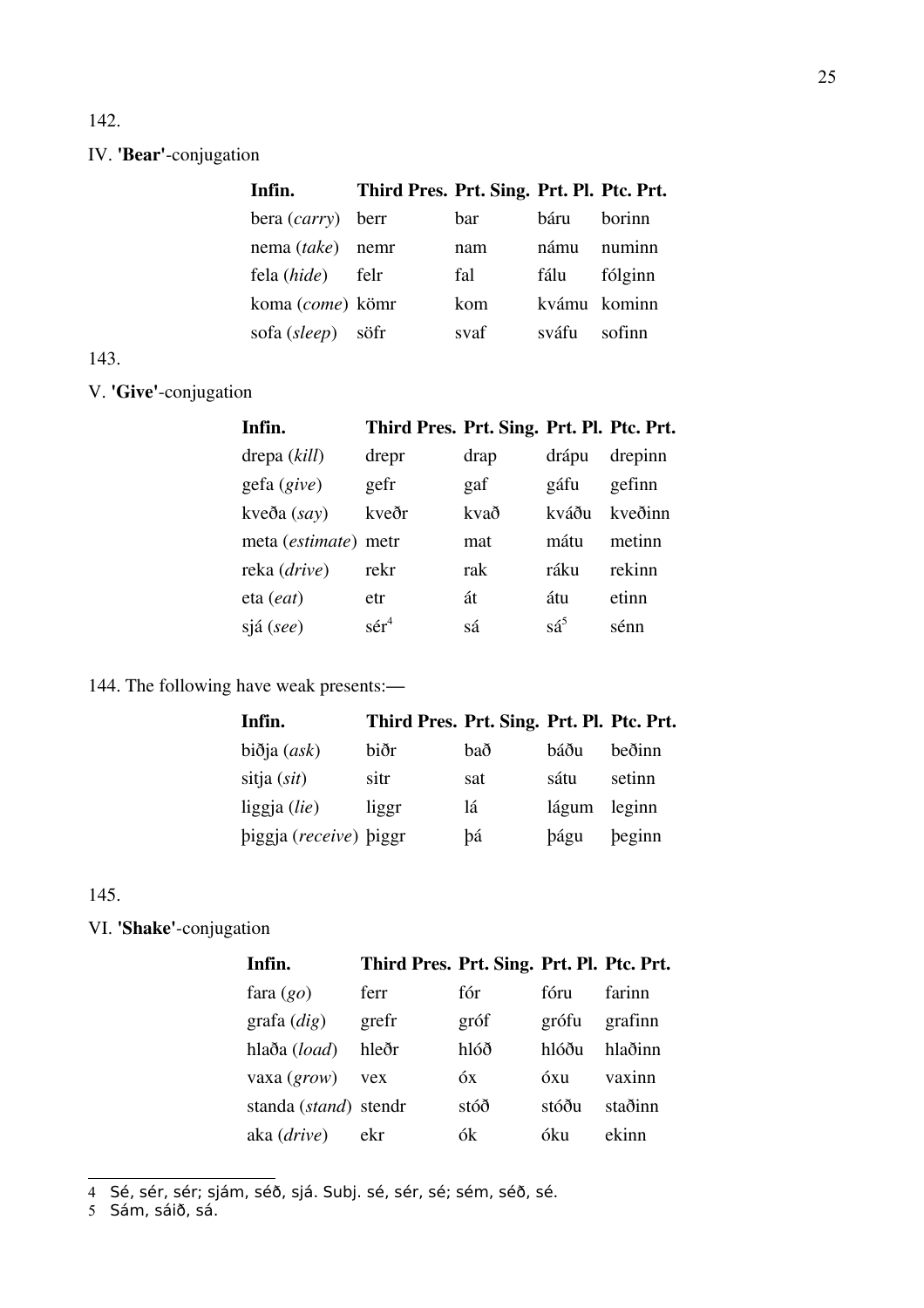| taka (take)                            | tekr | tók | tóku  | tekinn  |
|----------------------------------------|------|-----|-------|---------|
| $draga (draw)$ dregr                   |      | dró | drógu | dreginn |
| flá $\left(\frac{f}{dy}\right)$        | flær | fló | flógu | fleginn |
| slá ( <i>strike</i> )                  | slær | sló | slógu | sleginn |
| 146. The following have weak presents: |      |     |       |         |

| Infin.                 | Third Pres. Prt. Sing. Prt. Pl. Ptc. Prt. |     |               |        |
|------------------------|-------------------------------------------|-----|---------------|--------|
| hefja $(lift)$         | hefr                                      | hóf | hófu          | hafinn |
| $devja$ ( <i>die</i> ) | devr                                      | dó  | dó.           | dáinn  |
| hlæja $(laugh)$ hlær   |                                           | hló | hlógu hleginn |        |

147.

#### VII. **'Fall'**-conjugation

| Infin.                      | Third Pres. Prt. Sing. Prt. Pl. Ptc. Prt. |       |        |          |
|-----------------------------|-------------------------------------------|-------|--------|----------|
| falla ( <i>fall</i> )       | fellr                                     | fell  | fellu  | fallinn  |
| láta (let)                  | lætr                                      | lét   | létu   | látinn   |
| ráða (advise)               | ræðr                                      | réð   | réðu   | ráðinn   |
| heita (call)                | heitr                                     | hét   | hétu   | heitinn  |
| halda (hold)                | heldr                                     | helt  | heldu  | haldinn  |
| ganga $(go)$                | gengr                                     | gekk  | gengu  | genginn  |
| fá (get)                    | fær                                       | fekk  | fengu  | fenginn  |
|                             |                                           |       |        |          |
| auka (increase) eykr        |                                           | jók   | jóku   | aukinn   |
| búa (dwell)                 | býr                                       | bjó   | bjoggu | búinn    |
| hoggva (hew)                | hoggr                                     | hjó   | hjoggu | hoggyinn |
| hlaupa (leap)               | hleypr                                    | hljóp | hljópu | hlaupinn |
| o have weak preterites in r |                                           |       |        |          |

148. The following have weak preterites in *r*:

| Infin.                                         | Third Pres. Prt. Sing. Prt. Pl. Ptc. Prt. |       |              |       |
|------------------------------------------------|-------------------------------------------|-------|--------------|-------|
| $gr\acute{o}a (grow) gr\acute{a}r$             |                                           | gröri | gröru gróinn |       |
| $r$ óa $(row)$ rœr                             |                                           | röri  | röru         | róinn |
| $sn\acute{u}a$ ( <i>twist</i> ) $sn\acute{y}r$ |                                           | snöri | snöru snúinn |       |

149. *heita* in the passive sense of 'to be named, called' has a weak present: *ek heiti*, *þú heitir*.

### **Weak Verbs**

150. There are three conjugations of weak verbs. Those of the first have no vowel in the present indicative singular, and different root-vowels between the present and preterite indicative; those of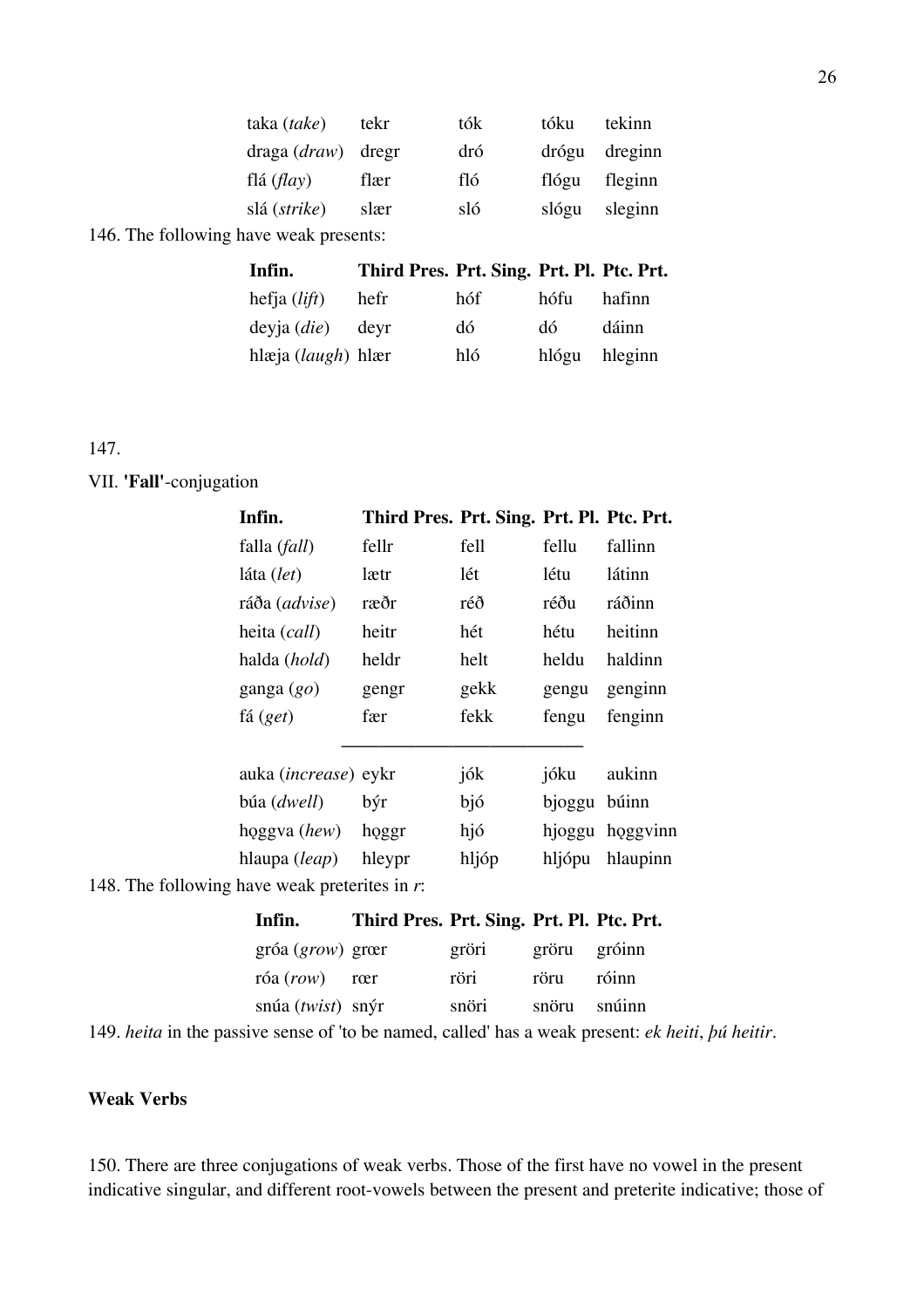the second has *a* in the present and preterite indicative; and those of the third has no change in the root vowel and *i* in the present indicative singular.

I **'tell'**-conjugation Active

151. All these verbs have *j* preceded by a short syllable (telja), or a long vowel without any cons. after it (dýja), or *gg* (leggja); the *j* being kept before *a* and *u*, as in the pres. ind. of *spyrja* (ask): *spyr*, *spyrr*, *spyrr*; *spyrjum*, *spyrið*, *spyrja*, pres. subj. 1 sg. *ek spyrja*; they unmutate their vowel in the pret. and ptc. pret. (spurða, spurðr), the mutation being restored in the pret. subj. *spyrða*, *spyrðir*, etc. The ptc. pret. often has an *i* before the *ð*.

|                                                                                                                                                         |                                    | <b>Indicative Subjunctive</b> |
|---------------------------------------------------------------------------------------------------------------------------------------------------------|------------------------------------|-------------------------------|
| <i>Present sg.</i> 1. tel                                                                                                                               |                                    | tel-ja                        |
|                                                                                                                                                         | $2.$ tel- $r$                      | tel-ir                        |
|                                                                                                                                                         | $3.$ tel- $r$                      | tel-i                         |
|                                                                                                                                                         | $pl. 1.$ tel-jum                   | tel-im                        |
|                                                                                                                                                         | $2.$ tel-ið                        | tel-ið                        |
|                                                                                                                                                         | $3.$ tel-ja                        | tel-i                         |
| <i>Preterite sg.</i> 1. tal-ða                                                                                                                          |                                    | tel-ða                        |
|                                                                                                                                                         | $2. \text{ tal-} \delta \text{ir}$ | tel-ðir                       |
|                                                                                                                                                         | $3. \text{tal-} \delta i$          | $tel-o$ i                     |
|                                                                                                                                                         | $pl. 1.$ tol-ðum                   | tel-ðim                       |
|                                                                                                                                                         | $2.$ tol- $\delta u \delta$        | tel-ðið                       |
|                                                                                                                                                         | $3.$ tol- $\delta$ u               | $tel-o$ i                     |
| <i>Imper. sg.</i> 1. tel; <i>pl.</i> 1. tel-jum, 2. tel-ið.<br><i>Partic. pres.</i> teljandi; <i>pret.</i> tal(i)- $\delta r$ .<br><i>Infin.</i> telja. |                                    |                               |

Middle

### **Indicative Subjunctive**

| <i>Present sg.</i> 1. teljumk | teljumk |
|-------------------------------|---------|
| 2. telsk                      | telisk  |
| 3. telsk                      | telisk  |
|                               |         |
| <i>pl.</i> 1. teljumk         | telimk  |
| 2. telizk                     | telizk  |
| 3. teljask                    | telisk  |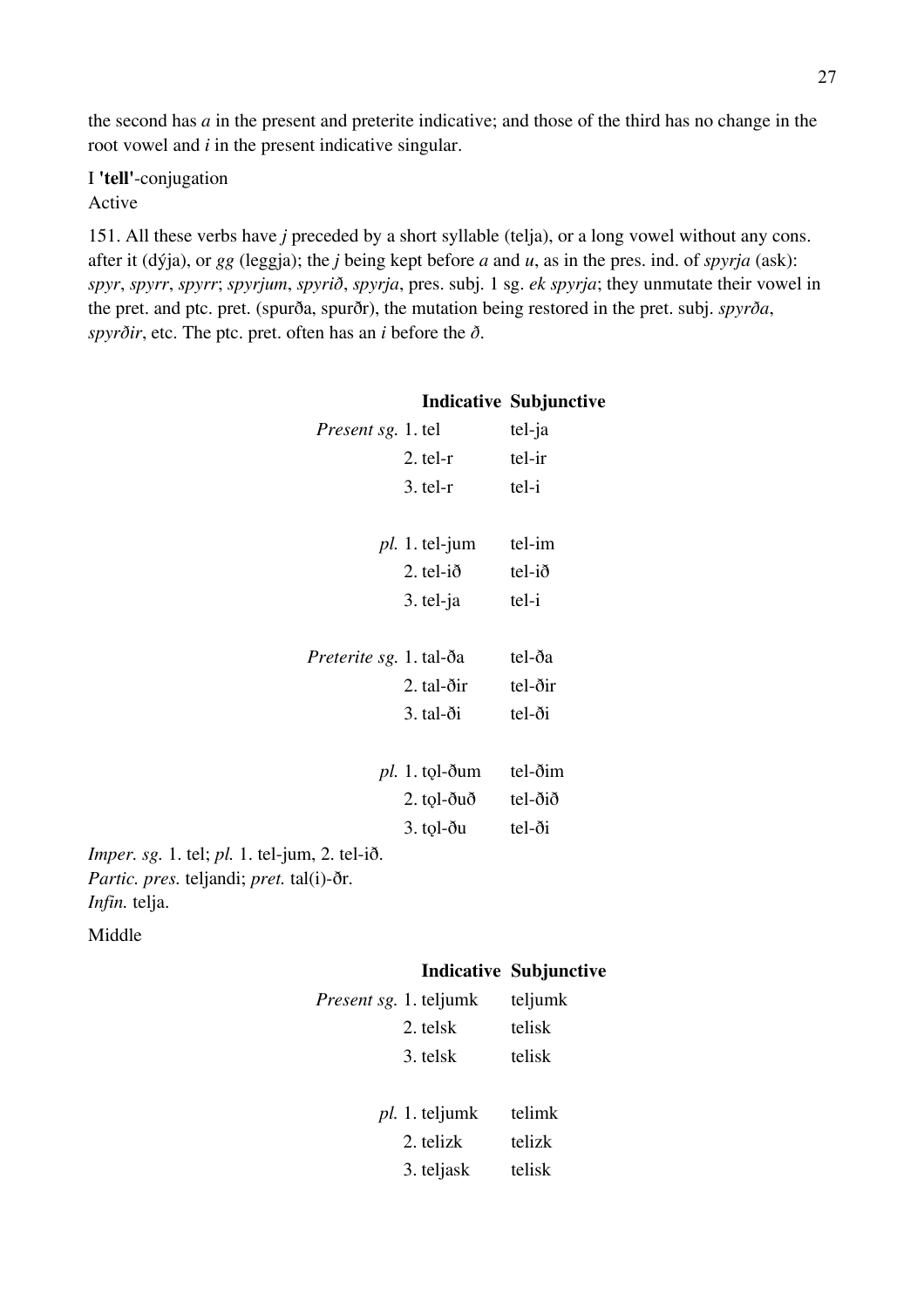|                                                                                                                                         | <i>Preterite sg.</i> 1. tolðumk<br>2. talðisk       |      | telðumk<br>telðisk            |
|-----------------------------------------------------------------------------------------------------------------------------------------|-----------------------------------------------------|------|-------------------------------|
|                                                                                                                                         | 3. talðisk                                          |      | telðisk                       |
|                                                                                                                                         | <i>pl.</i> 1. tolðumk<br>2. talðuzk                 |      | telðimk<br>telðizk            |
|                                                                                                                                         | 3. talðusk                                          |      | telðisk                       |
| <i>Imper. sg.</i> 2. telsk; pl. 1. teljumk, 2. telizk.<br>Partic. pres. teljandisk; pret. tal(i)zk neut.<br><i>Infin.</i> teljheyr-ask. |                                                     |      |                               |
|                                                                                                                                         | berja (strike) barða barðr                          |      |                               |
|                                                                                                                                         | $leggja (lay)$ lagða lag(i)ðr                       |      |                               |
|                                                                                                                                         | telja $(tell)$ talða tal $(i)$ ðr                   |      |                               |
|                                                                                                                                         | vekja (wake) vakða vakðr                            |      |                               |
|                                                                                                                                         | flytja (remove) flutta fluttr                       |      |                               |
|                                                                                                                                         | dýja (shake)                                        | dúða | dúðr                          |
| 152. The following keep the mutated vowel throughout:                                                                                   |                                                     |      |                               |
|                                                                                                                                         | selja (sell) selda seldr<br>setja (set) setta settr |      |                               |
| $\mathcal{C}$ .                                                                                                                         |                                                     |      |                               |
| 153. The following are irregular:                                                                                                       |                                                     |      |                               |
|                                                                                                                                         | sœkja (seek) sótta sóttr                            |      |                               |
|                                                                                                                                         | þykkja (seem) þótta þóttr                           |      |                               |
| Subj. pret. sætta, <i>bætta</i> .                                                                                                       |                                                     |      |                               |
| The following has an adj. for its partic. pret.:                                                                                        |                                                     |      |                               |
|                                                                                                                                         | göra (make) görða görr.                             |      |                               |
| IIa. 'Call'-conjugation                                                                                                                 |                                                     |      |                               |
| 154. Active                                                                                                                             |                                                     |      |                               |
|                                                                                                                                         |                                                     |      | <b>Indicative Subjunctive</b> |
|                                                                                                                                         | Present sg. 1. kall-a                               |      | kall-a                        |
|                                                                                                                                         | 2. kall-ar                                          |      | kall-ir                       |

- 3. kall-ar kall-i
- *pl.* 1. kǫll-um kall-im 2. kall-ið kall-ið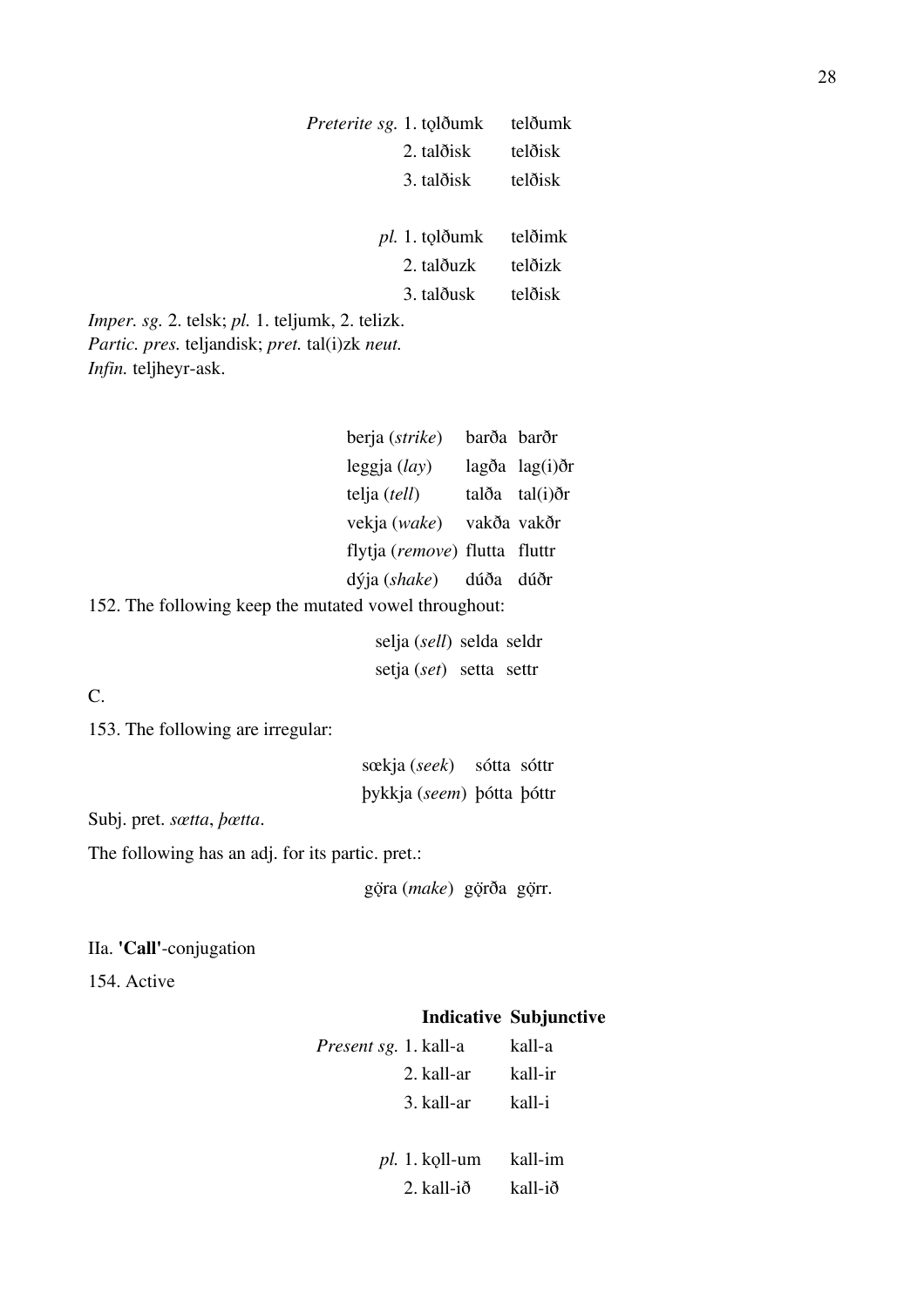| <i>Preterite sg.</i> 1. kall-aða                                                                        |                                   | kall-aða  |
|---------------------------------------------------------------------------------------------------------|-----------------------------------|-----------|
|                                                                                                         | 2. kall-aðir                      | kall-aðir |
|                                                                                                         | 3. kall-aði                       | kall-aði  |
|                                                                                                         |                                   |           |
|                                                                                                         | <i>pl.</i> 1. koll-uðum kall-aðim |           |
|                                                                                                         | 2. koll-uðuð kall-aðið            |           |
|                                                                                                         | 3. koll-uðu kall-aði              |           |
| 1. koll-um, 2. kall-ið.                                                                                 |                                   |           |
| $\mathbf{1}$ $\mathbf{1}$ $\mathbf{2}$ $\mathbf{3}$ $\mathbf{4}$ $\mathbf{1}$ $\mathbf{1}$ $\mathbf{1}$ |                                   |           |

3. kall-a kall-i

*Imper. sing.* 2. kall-a; *plur. Partic. pres.* kall-andi; *pret.* kallaðr (*neut.* kallat). *Infin.* kalla.

Middle

#### **Indicative Subjunctive**

|                                                                | <i>Present sg.</i> 1. koll-umk         | koll-umk |
|----------------------------------------------------------------|----------------------------------------|----------|
|                                                                | 2. kall-ask                            | kall-isk |
|                                                                | 3. kall-ask                            | kall-isk |
|                                                                |                                        |          |
|                                                                | $pl. 1.$ koll-umk                      | kall-imk |
|                                                                | 2. kall-izk                            | kall-izk |
|                                                                | 3. kall-ask                            | kall-isk |
|                                                                |                                        |          |
|                                                                | Preterite sg. 1. koll-uðumk koll-uðumk |          |
|                                                                | 2. kall-aðisk kall-aðisk               |          |
|                                                                | 3. kall-aðisk kall-aðisk               |          |
|                                                                |                                        |          |
|                                                                | pl. 1. koll-uðumk kall-aðimk           |          |
|                                                                | 2. koll-uðuzk kall-aðizk               |          |
|                                                                | 3. koll-uðusk kall-aðisk               |          |
| <i>Imper. sing.</i> 2. kall-ask; pl. 1. koll-umk, 2. kall-izk. |                                        |          |
| Partic. pres. kall-andisk; pret. kall-azk neut.                |                                        |          |

*Infin.* kall-ask.

155. So also *byrja* (begin), *herja* (make war), *vakna* (awake).

### IIb. **'Have'**-conjugation

156. The few verbs of this class are conjugated like those of conj. IIa, except that some of them have imperatives in *-i*: *vaki*, *þefi*; *uni*. *lifa*, *segja* have imper. *lif*, *seg*. They mutate the vowel of the pret. subj. (ynða). Their partic. pret. generally occurs only in the neut.; sometimes the *a* is dropped.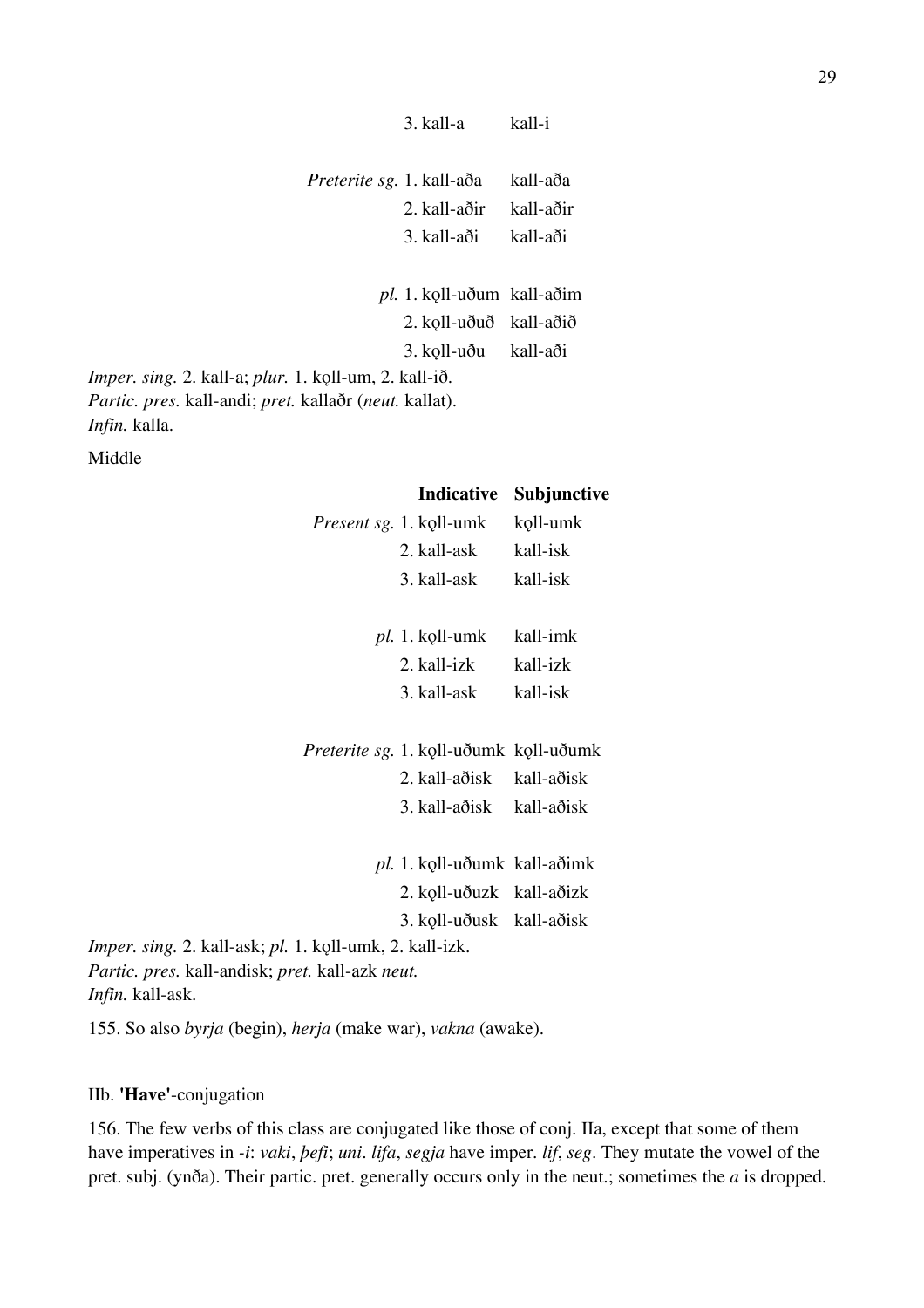| lifa (live)                             | lifi | lifða lifat      |                 |
|-----------------------------------------|------|------------------|-----------------|
| una (be contented) uni unda unat        |      |                  |                 |
| skorta (be wanting) skorti skorta skort |      |                  |                 |
| bola ( <i>endure</i> )                  |      | boli bolða bolat |                 |
| bora ( <i>dare</i> )                    |      | pori porða porat |                 |
| ná ( <i>attain</i> )                    | nái  |                  | náða náðr, náit |

157. The following show mutation:

| segja $(say)$                      | segi sagða sagðr    |  |
|------------------------------------|---------------------|--|
| begja (be silent) begi bagða bagat |                     |  |
| hafa (have)                        | hefi hafða hafðr    |  |
| kaupa (buy)                        | kaupi keypta keyptr |  |

158. The present indic. of the first three is as follows:

| Sing. 1. hefi | segi        | begi |
|---------------|-------------|------|
| $2, 3.$ hefir | segir begir |      |

Plur. 1. hǫfum segjum þegjum 2. hafið segið þegið

3. hafa segja þegja

159. The rest of *hafa* is regular. Pres. subj. *hafa*, *hafir*, *hafi*; *hafim*, *hafið*, *hafi*. Pret. indic. *hafða*, *hafðir*, *hafði*; *hǫfdum*, *hǫfðuð*, *hǫfðu*. Pret. subj. *hefða*, *hefðir*, *hefði*; *hefðim*, *hefðið*, *hefði*. Imper. *haf*, *hǫfum*, *hafið*. Ptc. *hafandi*, *hafðr*.

III. **'Hear'**-conjugation Active

160.

# **Indicative Subjunctive**

| <i>Present sg.</i> 1. heyr-i    |                       | heyr-a   |
|---------------------------------|-----------------------|----------|
|                                 | 2. heyr-ir            | heyr-ir  |
|                                 | 3. heyr-ir            | heyr-i   |
|                                 |                       |          |
|                                 | <i>pl.</i> 1. heyr-um | heyr-im  |
|                                 | 2. heyr- $i\delta$    | heyr-ið  |
|                                 | 3. heyr-a             | heyr-i   |
|                                 |                       |          |
| <i>Preterite sg.</i> 1. heyr-ða |                       | heyr-ða  |
|                                 | 2. heyr-ðir           | heyr-ðir |
|                                 | 3. heyr-ði            | heyr-ði  |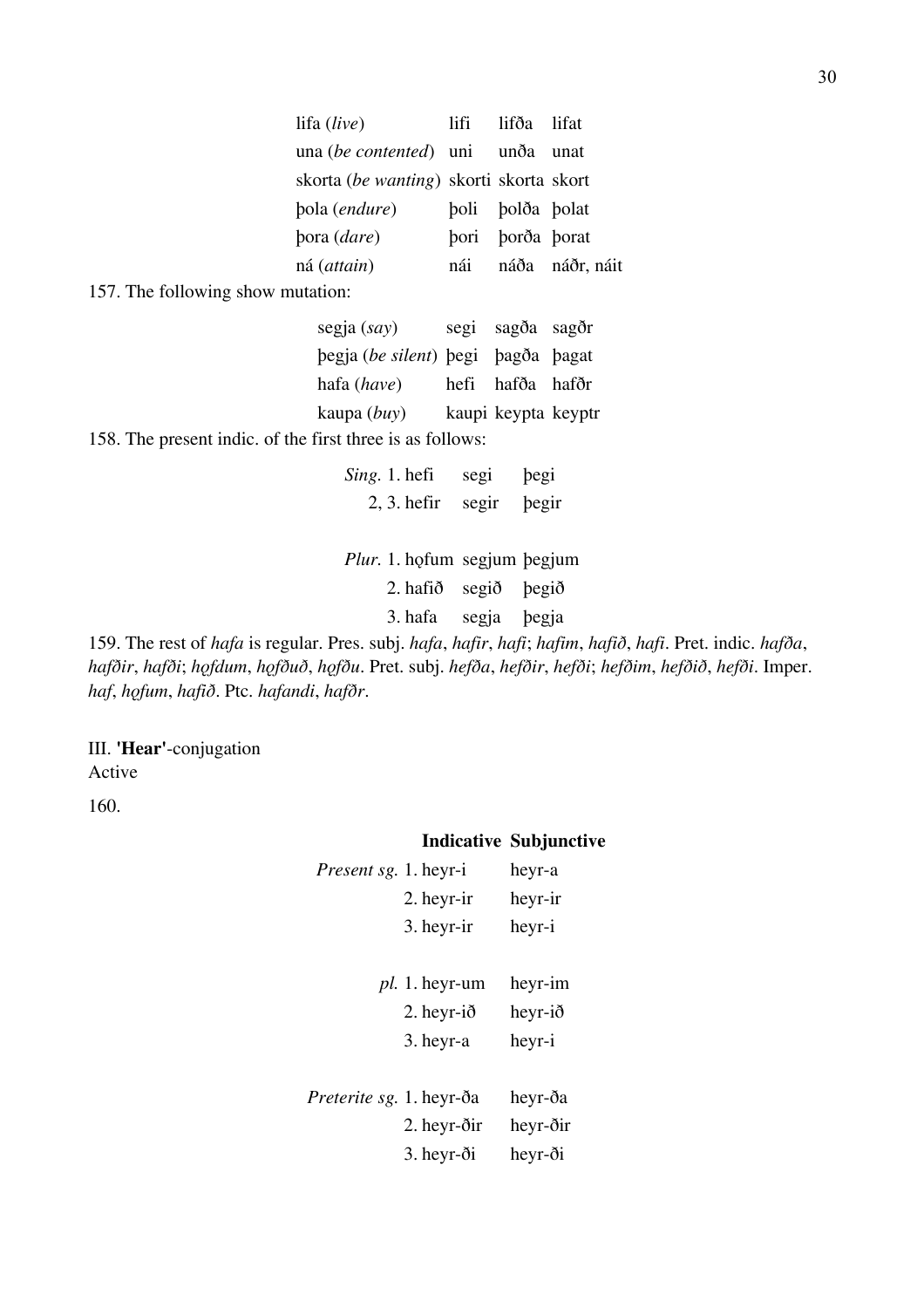*pl.* 1. heyr-ðum heyr-ðim 2. heyr-ðuð heyr-ðið 3. heyr-ðu heyr-ði

*Imper. sg.* 1. heyr; *pl.* 1. heyr-um, 2. heyr-ið. *Partic. pres.* heyr-andi; *pret.* heyr-ðr. *Infin.* heyr-a.

Middle

### **Indicative Subjunctive**

| <i>Present sg.</i> 1. heyr-umk                                 | heyr-umk |
|----------------------------------------------------------------|----------|
| 2. heyr-isk heyr-isk                                           |          |
| 3. heyr-isk heyr-isk                                           |          |
| <i>pl.</i> 1. heyr-umk heyr-imk                                |          |
| 2. heyr-izk heyr-izk                                           |          |
| 3. heyr-ask heyr-isk                                           |          |
|                                                                |          |
|                                                                |          |
| Preterite sg. 1. heyr-ðumk heyr-ðumk<br>2. heyr-ðisk heyr-ðisk |          |
| 3. heyr-ðisk heyr-ðisk                                         |          |
|                                                                |          |
| <i>pl.</i> 1. heyr-ðumk heyr-ðimk                              |          |

3. heyr-ðusk heyr-ðisk

*Imper. sg.* 2. heyr-sk; *pl.* 1. heyr-umk, 2. heyr-izk. *Partic. pres.* heyr-andisk; *pret.* heyr-zk *neut. Infin.* heyr-ask.

161. The inflectional *ð* becomes *d* after long syllables ending in *l* or *n*: *sigla* (sail), *siglda*; *nefna* (name), *nefnda*, *nefndr*.

162. *-ðð* becomes *dd*: *leiða* (lead), *leidda*.

163. *ð* after *s* and *t* becomes *t*: *reisa* (raise), *reista*; *mœta* (meet), *mœtta*. Also in a few verbs in *l*, *n*: *mæla* (speak), *mælta*; *spenna* (buckle), *spenta*.

164. After *nd* and *pt* it is dropped: *senda* (send), *senda*, *sendr*; *lypta* (lift), *lypta*.

165. It is preserved in such verbs as the following: *dœma* (judge), *dœmða*; *fœra* (lead), *fœrða*; *herða* (harden), *herða*; *hleypa* (gallop), *hleypða*.

### **Strong-Weak Verbs (aka pretite-present verbs)**

166. These have old strong preterites for their presents, from which new weak preterites are formed.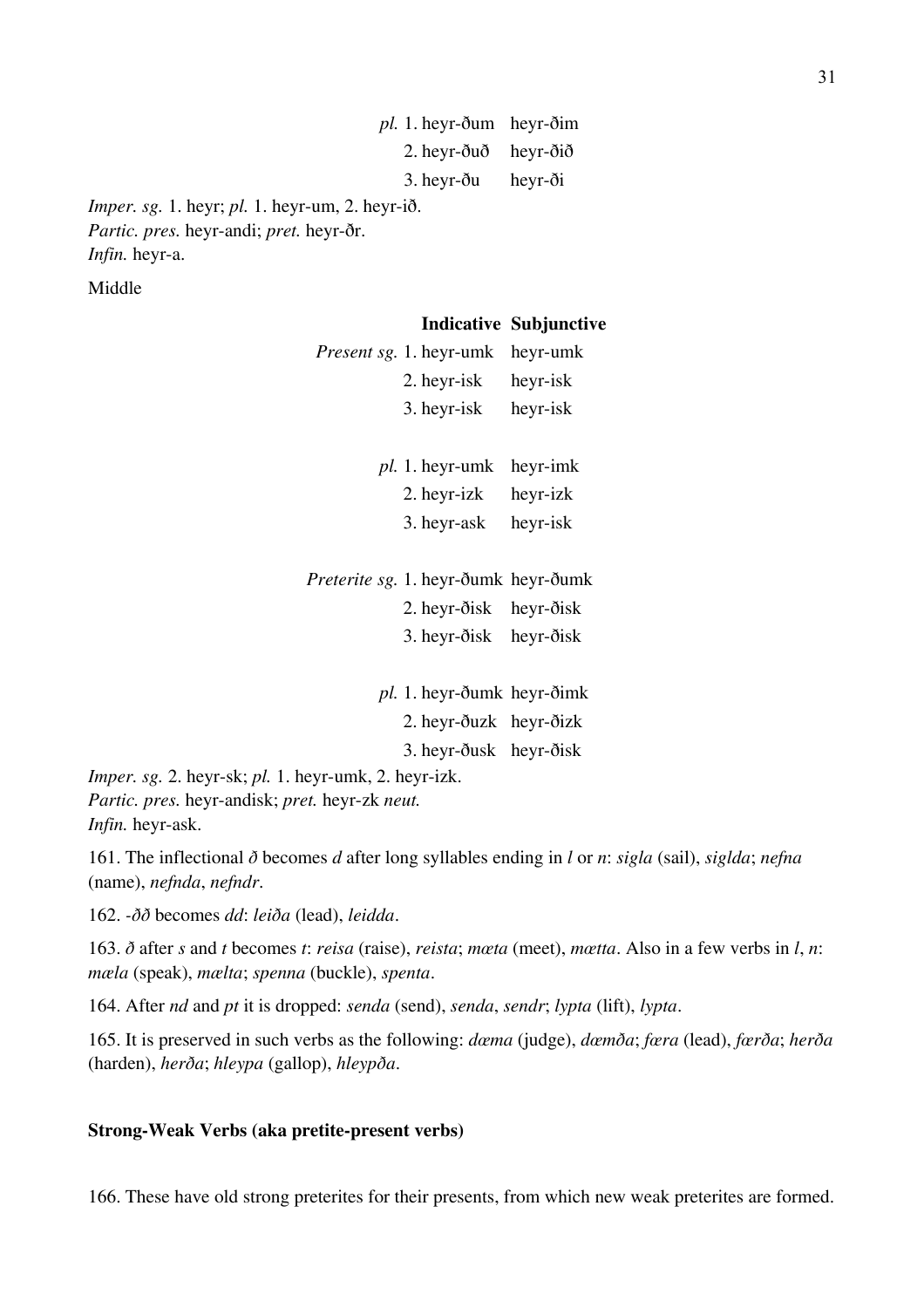| Infin.              | Pres. Sg. Pres. Pl. Prt. |              |                 | Ptc.                    |
|---------------------|--------------------------|--------------|-----------------|-------------------------|
| eiga (possess)      | á                        | eigu         | átta            | áttr                    |
| kunna (can)         | kann                     | kunnu        |                 | kunna kunnat <i>n</i> . |
| mega $(can)$        | má                       | megu         | mátta           | mátt <i>n</i> .         |
| muna (remember) man |                          | munu         |                 | munða munat $n$ .       |
| munu $(will)$       | mun                      | munu         | $mun\delta a$ — |                         |
| skulu (shall)       | skal                     | skulu        | skylda skyldr   |                         |
| burfa (need)        | barf                     | <b>burfu</b> |                 | burfta burft $n$ .      |
| unna $(love)$       | ann                      | unnu         | unna            | unnt $n$ .              |
| vita (know)         | veit                     | vitu         | vissa           | vitaðr                  |

167. Of these verbs *munu* and *skulu* have preterite infinitives: *mundu*, *skyldu*.

## **Anomalous Verbs**

168. *Vilja* (will):

Present

### **Sing. Plur.**

| 1. vil | viljum   |
|--------|----------|
|        | $\cdots$ |

- 2. vill vilið 3. vill vilja
- *Subj. pres.* vili. *Pret. ind.* vilda. *Ptc. prt.* viljat. 169. *Vera* (be):

|                             |               | <b>Indicative Subjunctive</b> |
|-----------------------------|---------------|-------------------------------|
| <i>Present sg.</i> 1. em    |               | sé                            |
|                             | 2. ert        | sér                           |
|                             | 3. er         | sé                            |
|                             |               |                               |
|                             | $pl. 1.$ erum | sém                           |
|                             | $2.$ eruð     | séð                           |
|                             | 3. eru        | sé                            |
|                             |               |                               |
| <i>Preterite sg.</i> 1. var |               | væra                          |
|                             | 2. vart       | værir                         |
|                             | 3. var        | væri                          |
|                             |               |                               |
|                             |               |                               |

*pl.* 1. várum værim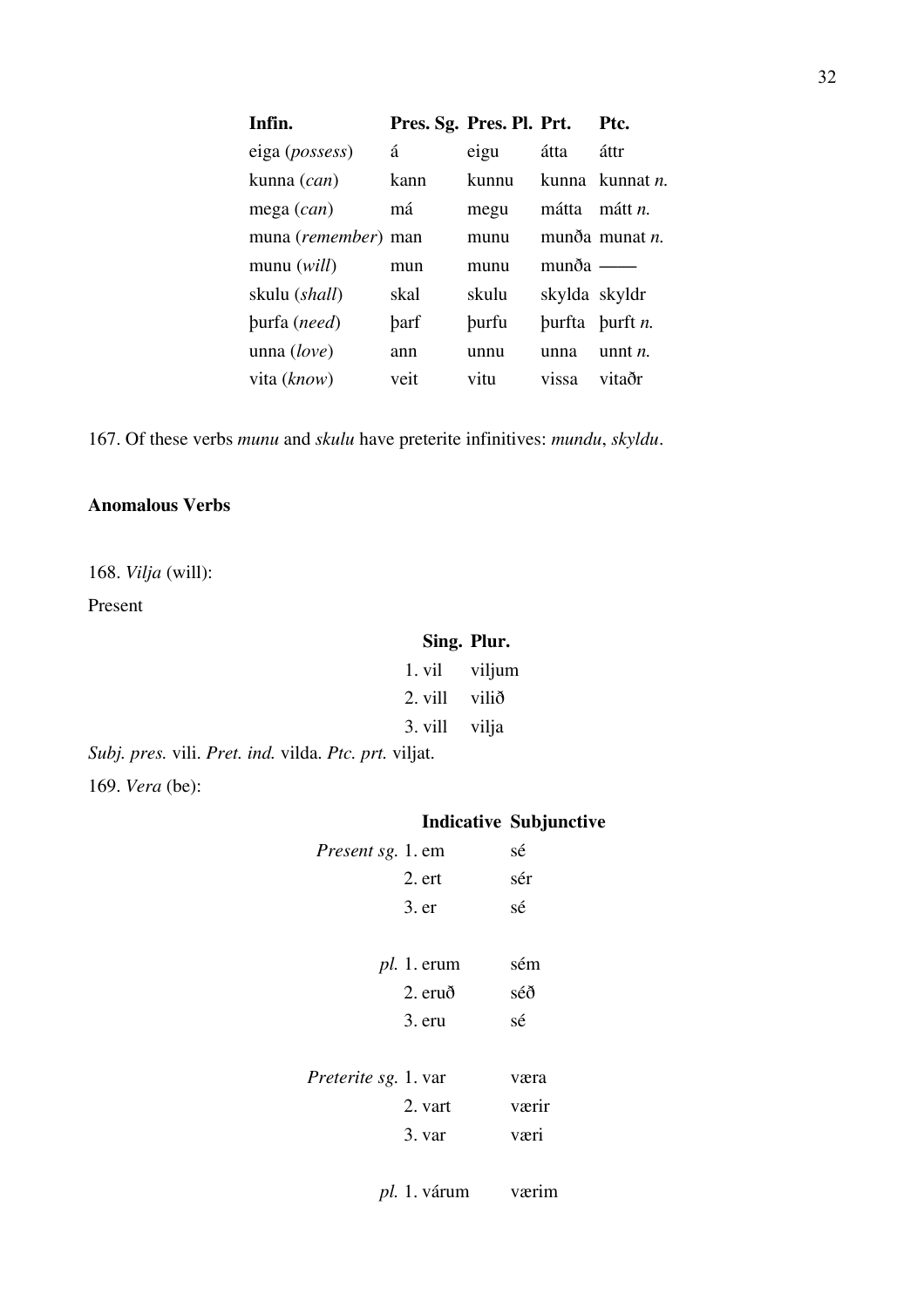| 2. váruð | værið |
|----------|-------|
| 3. váru  | væri  |

*Imper. sg.* ver; *pl.* verið. *Ptc. prt.* verit *n.*

# **Composition (aka compounding)**

170. Composition with the genitive is very frequent in Icelandic. Thus by the side of *skip-stjórn* (ship-steering) we find *skips-brot* (ship's breaking, shipwreck), *skipa-herr* (army of ships, fleet). Genitival composition often expresses possession, as in *konungs-skip* (king's ship).

### **Derivation**

### **Prefixes**

171. Prefixes are much less used in Icelandic than in Old English.

**al-** 'quite,' 'very': *al-búinn* 'quite ready,' *al-snotr* 'very clever.'

**all-** 'all,' 'very': *all-valdr* 'all-ruler, monarch,' *all-harðr* 'very hard,' *all-stórum* 'very greatly.'

**and-** 'against': *and-lit* 'countenance' (*lita*, look), *and-svar* 'answer.'

**fjǫl-** 'many': *fjǫl-menni* 'multitude' (*maðr*, man).

**mis-** 'mis-': *mis-líka* 'displease.'

**ú-** 'un-': *ú-friðr* 'war' (*friðr*, peace), *ú-happ* 'misfortune' (*happ* luck).

### **Endings (aka suffixes)**

(a) Nouns

Personal

172. **-ingr, -ingi, -ing**: *víkingr* 'pirate,' *hǫfðingi* 'chief,' *kerling* 'old woman.'

### Abstract

173. **-ð**, fem. with mutation: *fegrð* 'beauty' (*fagr*, fair), *ferð* 'journey' (*fara*, go), *lengð* 'length' (*langr*, long).

**-ing**, fem.: *svipting* 'pulling,' *víking* 'piracy,' *virðing* 'honour.'

**-leikr**, masc.: *kœr-leikr* 'affection' (*hœrr*, dear), *skjót-leikr* 'speed' (*skjótr*, swift).

**-an, -un**, fem.: *skipan* 'arrangement,' *skemtun* 'amusement.'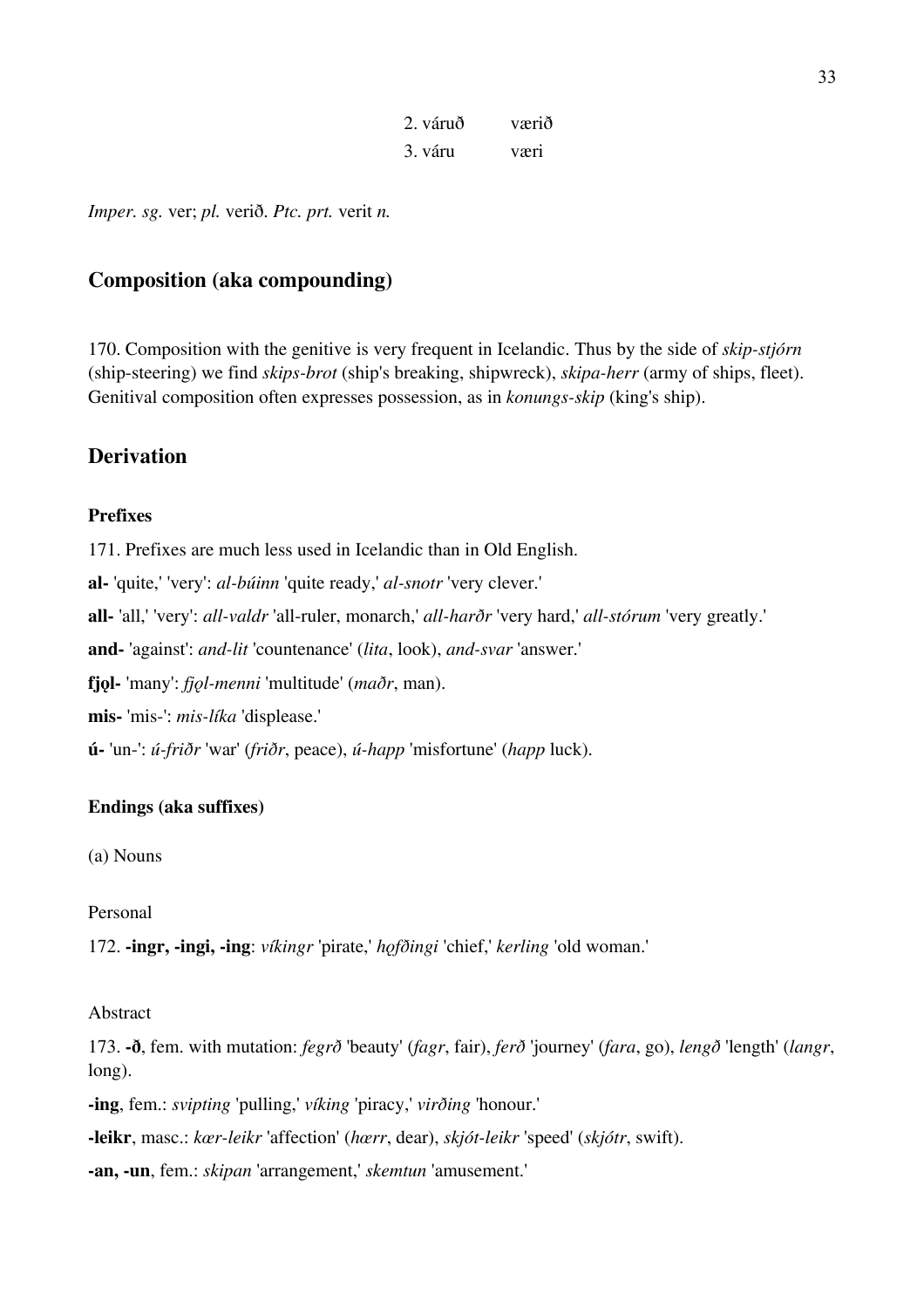### (b) Adjectives

174. **-ugr**: *ráðugr* 'sagacious,' *þrúðugr* 'strong.' **-óttr**: *kollóttr* 'bald,' *ǫndóttr* 'fierce.' **-lauss** '-less': *fé-lauss* 'moneyless,' *ótta-lauss* 'without fear.' **-ligr** '-ly': *undr-ligr* 'wonderful,' *sann-ligr* 'probable' (*sannr*, true). **-samr**: *líkn-samr* 'gracious,' *skyn-samr* 'intelligent.' **-verðr** '-ward': *ofan-verðr* 'upper.'

#### (c) Verbs

175. **-na**: *brotna* 'be broken' (*brotinn*, broken), *hvítna* 'become white,' *vakna* 'awake.' Used to form intransitive and inchoative verbs of the third conj.

(d) Adverbs

176. **-liga** '-ly': *undar-liga* 'wonderfully,' *sterk-liga* 'strongly' (*sterkr*, strong). **-um**, dat. pl.: *stórum* 'greatly' (*stórr*, great).

# **Syntax**

177. Icelandic syntax greatly resembles Old English, but has several peculiarities of its own.

#### **Concord**

178. Concord is carried out very strictly in Icelandic: *allir menn váru búnir* 'all the men were ready,' *allir váru drepnir* 'all were killed.'

179. A plural adj. or pronoun referring to two nouns of different (natural or grammatical) gender is always put in the neuter: *þá gekk hann upp, ok með honum Loki* (masc.), *ok Þjálfi* (masc.), *ok Rǫskva* (fem.). *þá er þau* (neut.) *hǫfðu lítla hrið gengit...* 'he landed, and with him L., and Þ., and R. When they had walked for some time...'

### **Cases**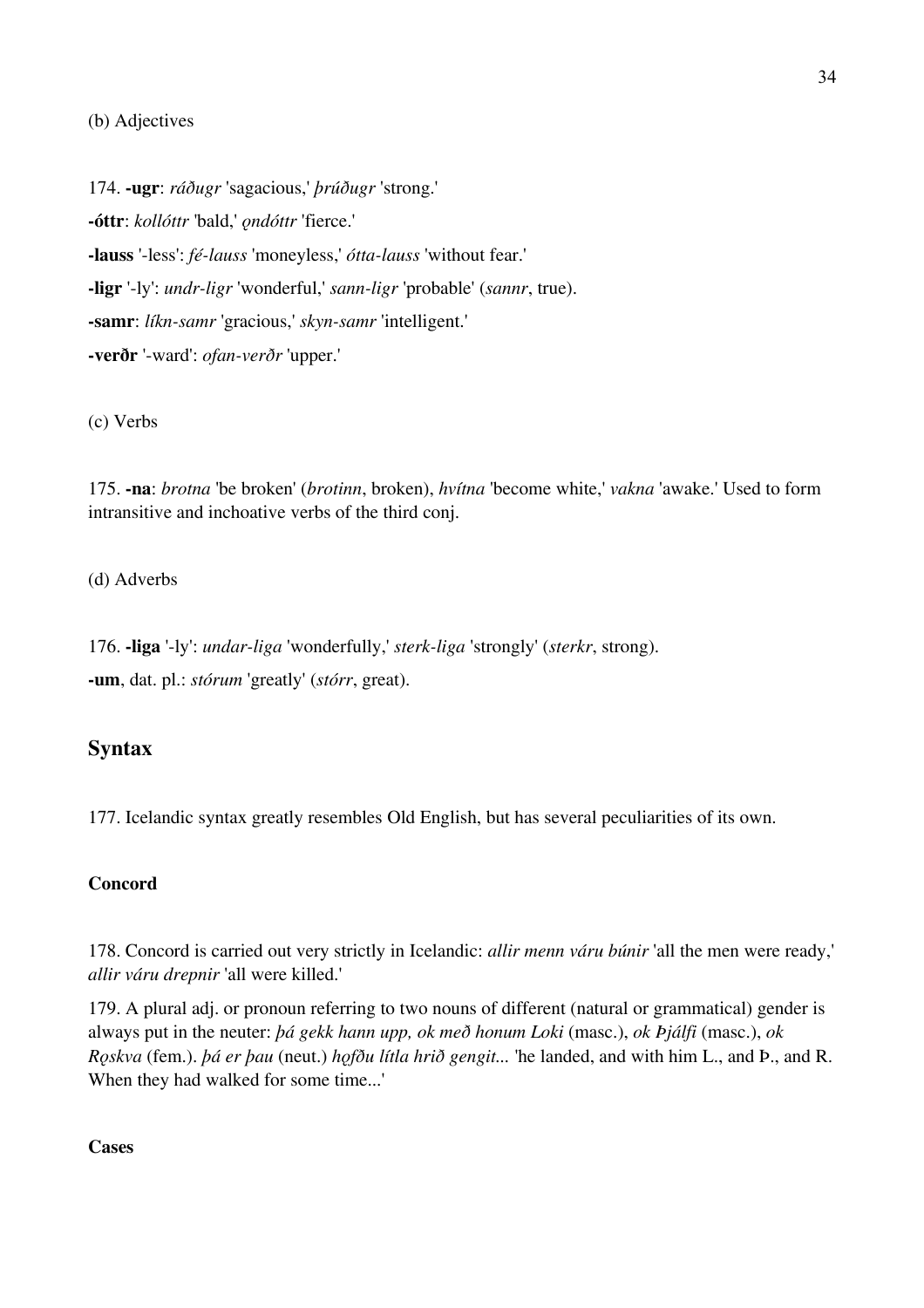180. The extensive use of the instrumental dative is very characteristic of Icelandic: whenever the direct object of a verb can be considered as the instrument of the action expressed by the verb, it is put in the dative, as in *kasta spjóti* 'throw a spear' (lit. 'throw *with* a spear'), *hann helt hamarskaptinu* 'he grasped the handle of the hammer,' *heita því* 'promise that,' *játa því* 'agree to that.'

# **Adjectives**

181. The weak form of adjectives is used as in O.E. after the definite article, *þessi* and other demonstratives. *annarr* (other) is always strong.

182., An adj. is often set in apposition to a following noun to denote part of it: *eiga hálft dýrit* 'to have half of the animal,'  $\rho$ *nnur þau* 'the rest of them,' *of miðja nátt* 'in the middle of the night.'

# **Pronouns**

183. *sá* is often put pleonastically before the definite article *inn*, both before and after the subst.: *sá inn ungi maðr* 'that young man,' *hafit þat it djúpa* 'the deep sea.'

184. The definite article is generally not expressed at all, or else *einn*, *einnhverr* is used.

185. A noun (often a proper name) is often put in apposition to a dual pron. of the first and second persons, or a plur. of the third person: *þit félagar*, 'thou and thy companions,' *með þeim áka* 'with him and áki.' Similarly *stendr Þórr upp ok þeir félagar* 'Thor and his companions get up.'

186. The plurals *vér*, *þér* are sometimes used instead of the singulars *ek*, *þú*, especially when a king is speaking or being spoken to.

187. *sik* and *sér* are used in a strictly reflexive sense, referring back to the subject of the sentence, like *se* in Latin: *Þorr bauð honum til matar með sér* 'Thor asked him to supper with him.'

# **Verbs**

188. The tenses for which there is no inflection in the active, and all those of the passive, are formed by the auxiliaries *skal* (shall), *hafa* (have), *vera* (be) with the infin. and ptc. pret., much as in modern English.

189. The historical present is much used, often alternating abruptly with the preterite.

190. The middle voice is used: (1) in a purely reflexive sense: *spara* 'spare,' *sparask* 'spare oneself, reserve one's strength.' (2) intransitively: *búa* 'prepare,' *búask* 'become ready, be ready'; *setja* 'set,' *setjask* 'sit down'; *sýna* 'show,' *sýnask* 'appear, seem.' (3) reciprocally: *berja* 'strike,' *berjask* 'fight'; *hitta*, 'find,' *hittask* 'meet.' In other cases it specializes the meaning of the verb, often emphasizing the idea of energy or effort: *koma* 'come,' *komask* 'make one's way.'

191. The impersonal form of expression is widely used in Icelandic: *rak á storm* (acc.) *fyrir þeim* 'a